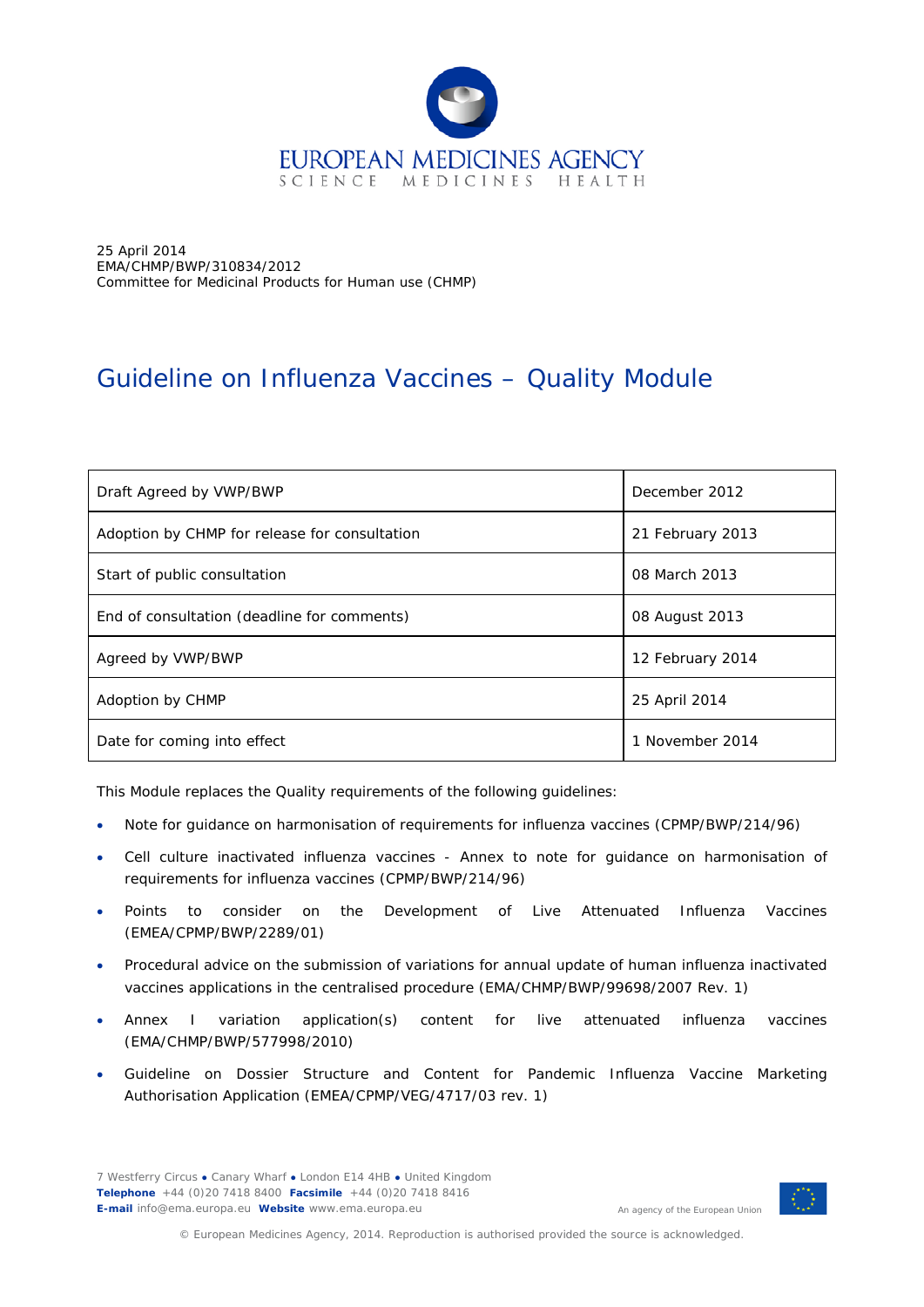- Guideline on Submission of Marketing Authorisation Applications for Pandemic Influenza Vaccines through the Centralised Procedure (EMEA/CPMP/4986/03)
- Guideline on Influenza vaccines prepared from viruses with the potential to cause a pandemic and intended for use outside of the core dossier context (CHMP/VWP/263499/06)
- Guideline on quality aspects on the isolation of candidate influenza vaccine viruses in cell culture (EMA/CHMP/BWP/368186/2011)

| Keywords | Quality requirements, influenza vaccines, inactivated, LAIV, seasonal, |
|----------|------------------------------------------------------------------------|
|          | pre-pandemic, pandemic, annual strain update, pandemic strain update   |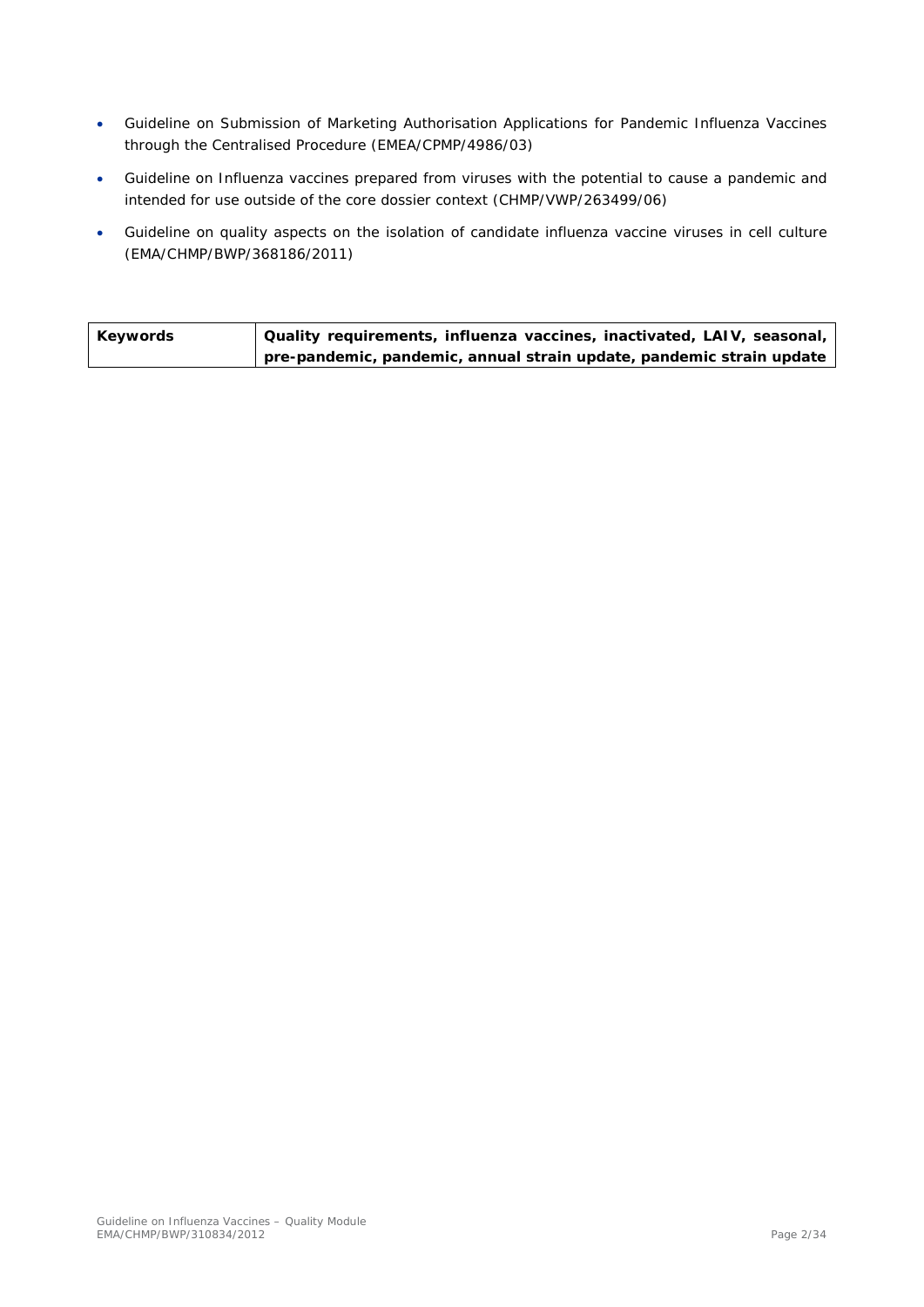# Guideline on Influenza Vaccines – Quality Module

## **Table of contents**

| 4.1.1.1. Marketing Authorisation application for a seasonal influenza vaccine 5 |  |
|---------------------------------------------------------------------------------|--|
|                                                                                 |  |
|                                                                                 |  |
|                                                                                 |  |
|                                                                                 |  |
|                                                                                 |  |
| 4.2.1.1. Marketing Authorisation application for a seasonal vaccine 22          |  |
|                                                                                 |  |
|                                                                                 |  |
|                                                                                 |  |
|                                                                                 |  |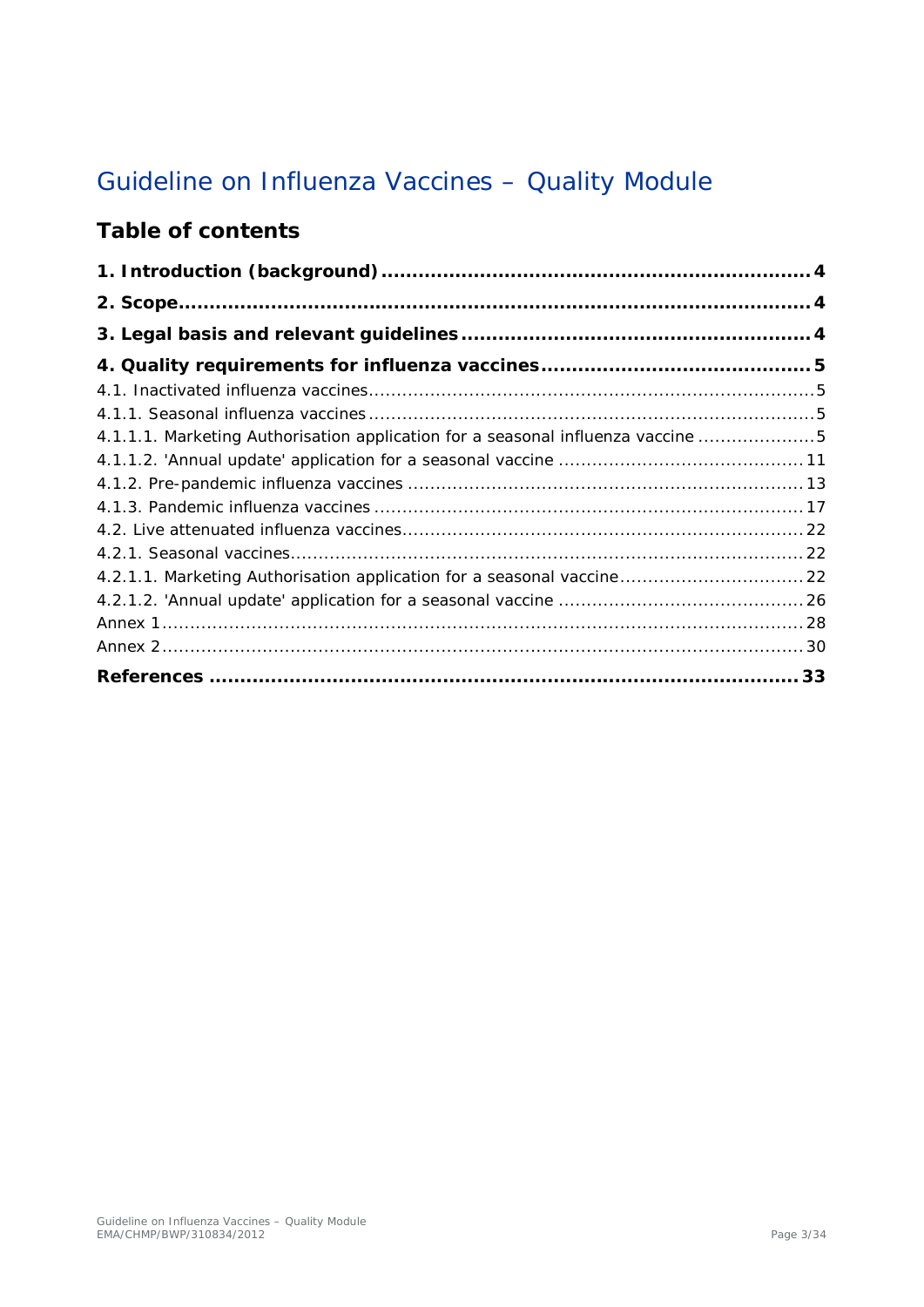## <span id="page-3-0"></span>**1. Introduction (background)**

The need to update the current guidelines regarding the quality, non-clinical and clinical development of influenza vaccines was recognised in the wake of the 2009-2010 influenza pandemic, as the Agency conducted its "lessons learnt" exercise. Since then, experience has also been gained through requests for CHMP scientific advice and the processing of Marketing Authorisation Applications for influenza vaccines.

As announced in a concept paper published in September 20[1](#page-3-3)1<sup>1</sup>, the revision of guidelines on influenza vaccines is intended to appear under the form of a single guideline, developed according to a modular approach i.e. with distinct Modules covering each relevant topic.

The present Module<sup>[2](#page-3-4)</sup> compiles the quality requirements for the different types of influenza vaccines, in line with the scope described under section 2.

In accordance with the provisions of the European Convention for the Protection of Vertebrate Animals Used for Experimental and Other Scientific Purposes and Directive 2010/63/EU on protection of animals used for scientific purposes, the 3R principles (replacement, reduction and refinement) should be applied to production and control testing of medicinal products.

## <span id="page-3-1"></span>**2. Scope**

The guideline provides guidance on Marketing Authorisation Applications for influenza vaccines based on the types for which ample experience has been gained during seasonal vaccination campaigns as well as the 2009 H1N1 pandemic, namely inactivated non-adjuvanted vaccine and inactivated vaccine with squalene based adjuvant to be used in the seasonal, pre-pandemic or pandemic setting and live attenuated seasonal influenza vaccines, and for strain updates of authorised influenza vaccines.

Many elements of this guideline will, however, be applicable to novel types of inactivated vaccine (for example those based on alternative vaccine antigens) or for novel constructs of live attenuated influenza vaccines.

Other vaccine concepts such as recombinant constructs combining many different influenza virus epitopes in a single expression product, or influenza vaccines based on nucleic acids are not covered by this guideline.

Applicants are encouraged to seek individual scientific advice when developing a medicinal product.

## <span id="page-3-2"></span>**3. Legal basis and relevant guidelines**

This guideline should be read in conjunction with the Annex I to Directive 2001/83/EC. Applicants should also refer to other relevant European and ICH guidelines and European Pharmacopoeia Monographs and Chapters.

<span id="page-3-3"></span><sup>&</sup>lt;sup>1</sup> Concept paper on the revision of guidelines for influenza vaccines (EMA/CHMP/VWP/734330/2011) <sup>2</sup> A separate Module for the non-clinical and clinical requirements is intended to be published at a later stage.

<span id="page-3-4"></span>It should be noted that the present Module may be subject to changes as regards its structure, due to its interdependency with the other Modules under development.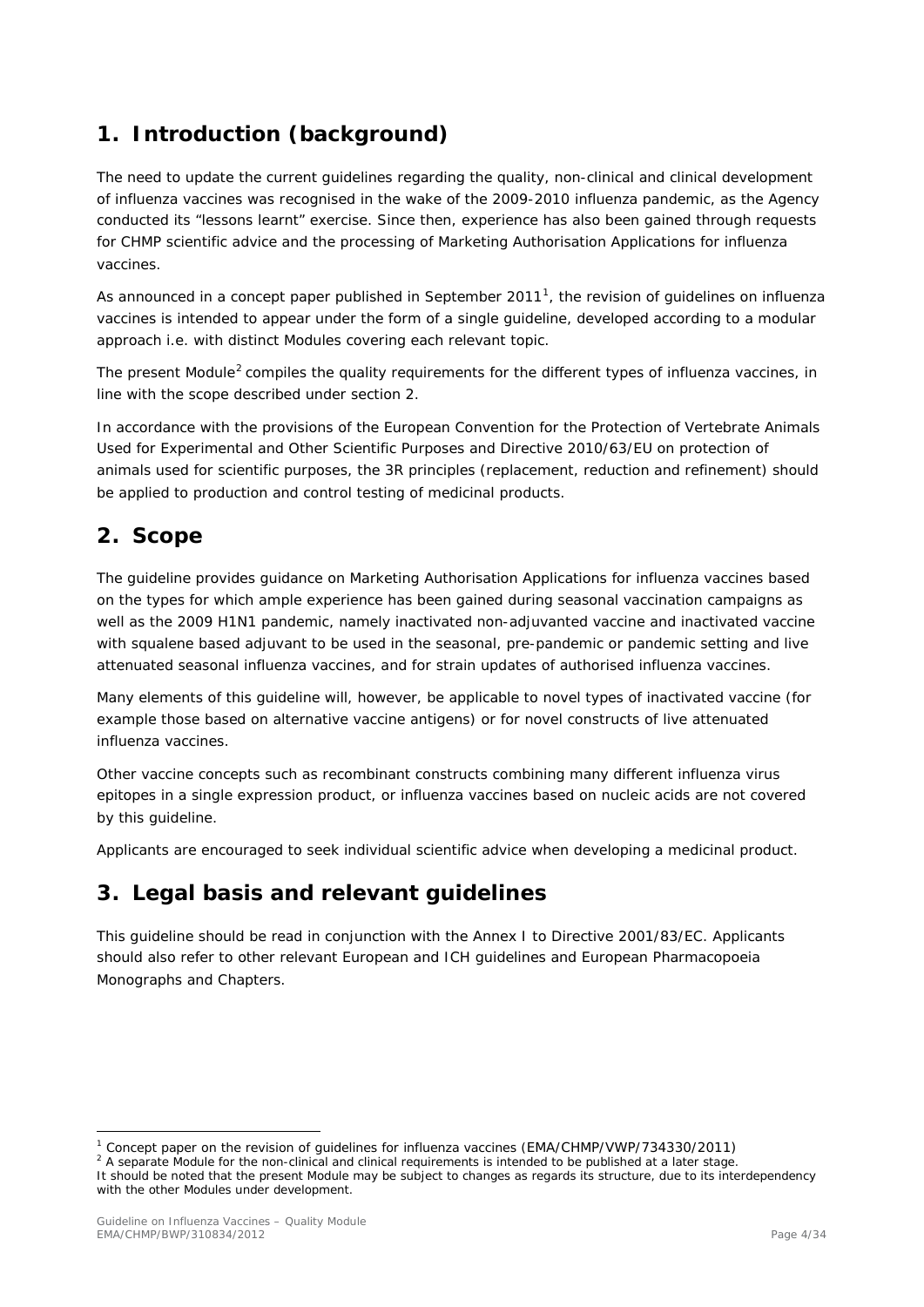## <span id="page-4-0"></span>**4. Quality requirements for influenza vaccines**

## <span id="page-4-1"></span>*4.1. Inactivated influenza vaccines*

## <span id="page-4-2"></span>**4.1.1. Seasonal influenza vaccines**

## <span id="page-4-3"></span>*4.1.1.1. Marketing Authorisation application for a seasonal influenza vaccine*

Seasonal influenza vaccines are produced either in embryonated hens' eggs or on a cell substrate. Seasonal influenza vaccines shall be compliant with the Ph. Eur. monograph for Vaccines for human use<sup>[i](#page-32-1)</sup> and the relevant Ph. Eur. monographs for inactivated egg-derived<sup>[ii](#page-32-2)</sup> and inactivated influenza vaccines produced in cell cultures<sup>[iii](#page-32-3)</sup>, as appropriate.

Data deriving from multiple strains should be used to develop a knowledge database which could be useful to describe in more detail, quality requirements following strain-specific adaptations to the manufacturing process during seasonal updates.

#### **4.1.1.1.1. Candidate Vaccine Virus**

## **Definition**

Candidate vaccine viruses (CVV) represent influenza strains recommended by WHO/CHMP and which are suitable for seasonal vaccine production. Historically, they are supplied by a WHO Collaborating Centre (CC), a WHO Essential Regulatory Laboratory (ERL) or an otherwise approved laboratory, to influenza vaccine manufacturers for establishment of their seed lots. To allow for further flexibility in the timely availability of a CVV, vaccine manufacturers may also establish their own CVV provided that these seeds are demonstrated to represent the influenza strains recommended by WHO/CHMP. New molecular technology and modifications to existing technology are continually being developed. When applied, these methods should be demonstrated suitable to generate and qualify the CVV.

It is the responsibility of the vaccine manufacturer to establish the suitability of a CVV for vaccine production and to establish a vaccine seed lot, in line with EU recommendations for seasonal influenza vaccine composition.

## **Candidate Vaccine Virus – development**

Viruses to be used in vaccine manufacture may be isolated in one of the following substrates:

- embryonated hens' eggs
- cells derived from embryonated hens' eggs
- mammalian cells (see also Annex 1)

The CVV is likely to be one of the following:

• A high yielding reassortant virus generated by classical reassorting. The virus contains the haemagglutinin (HA) and neuraminidase (NA) genome segments of the WHO recommended strain and one or more of the remaining genome segments from the high yielding donor strain PR8 or other suitable high yielding donor strain. The genome constellation is serendipitous and is defined as, for example, 5:3 where the first number refers to the number of genome segments from PR8 and the second from the recommended wild type virus. At minimum, the reassortant must have the HA and NA from the wild type strain and will have been shown to be antigenically similar to the WHO recommended strain by a WHO CC following agreed practices.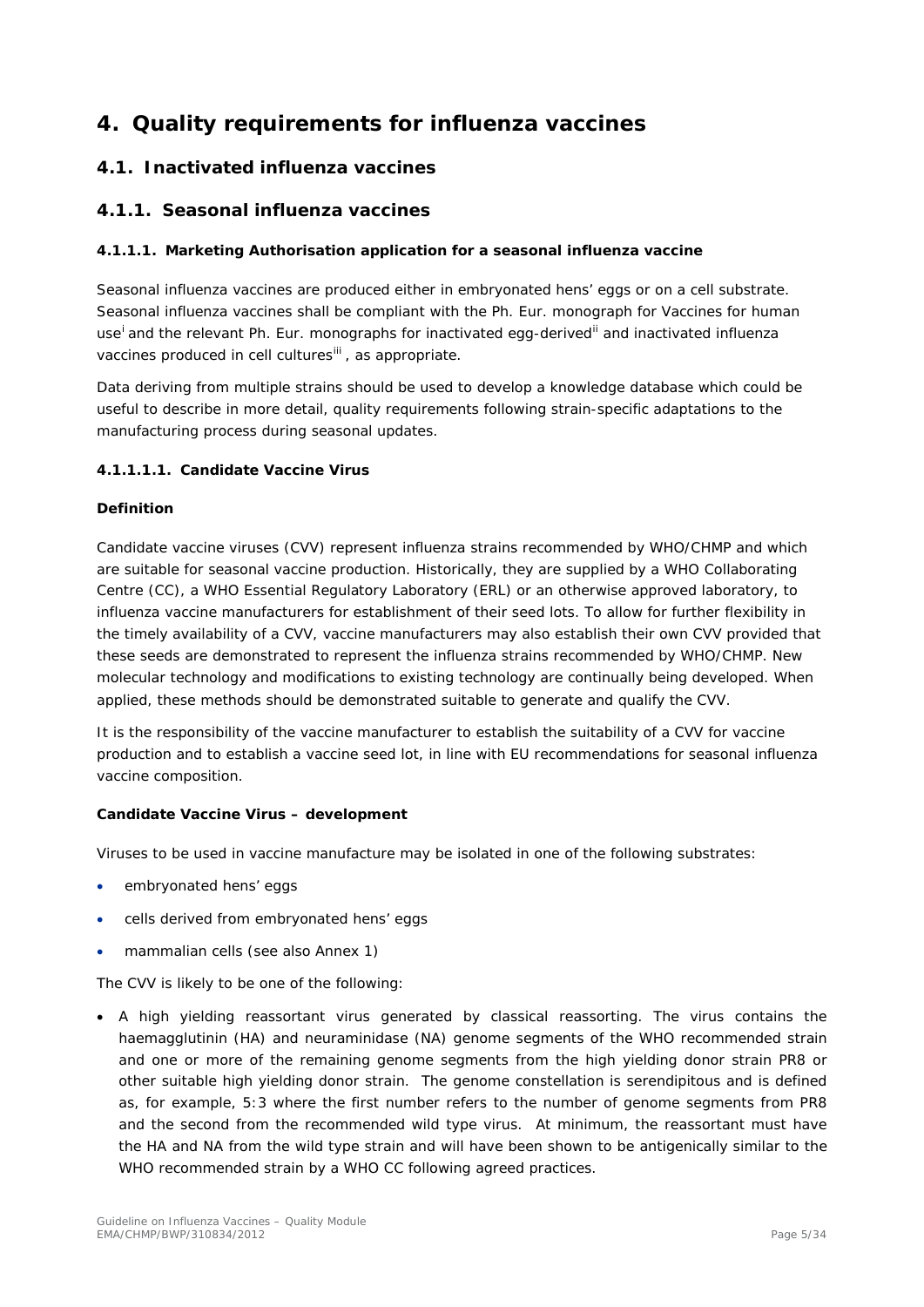- A reassortant derived by reverse genetics (including the use of synthetically synthesised influenza virus gene sequences). These are constructed with a defined genome constellation and typically would contain the HA and NA genome segments from the wild type strain and the remaining six genome segments from PR8 or other suitable high yielding donor strain; alternative combinations or modifications of genome segments could be constructed. As above the CVV will have been shown to be antigenically similar to the recommended wild type virus by a WHO CC.
- A non-reassortant wild-type influenza virus.

## **Candidate Vaccine Virus - Quality and control**

In accordance with the Ph. Eur. monographs for egg-derived inactivated influenza vaccines and cell culture derived inactivated influenza vaccines, the origin and passage history of virus strains shall be approved by the competent authority.

A general description of the vaccine virus development (seed lot history, passage level) should be provided.

Where the preparation of the CVV involves reverse genetics (including the use of synthetically synthesised influenza virus gene sequences), there are quality considerations as a result of genetic modification(s) and derivation in animal cells beyond those for classical reassortants (see 4.1.2.1.1). See also Annex 2: "Influenza Virus Produced by Reverse Genetics, Specification (Example)."

Detailed laboratory records are maintained. The laboratory records should include documentation that no other influenza viruses or their genetic material are handled at the same time as the rescue work in order to avoid cross contamination. See also Annex 1: "Guideline on quality aspects on the isolation of candidate influenza vaccine viruses in cell culture".

If a manufacturer develops its own reassortant from a wild type virus or de novo by molecular techniques, appropriate tests (antigenic characterization, gene sequence analysis) on the reassortant (or the subsequent seed lot) should be performed and reported including a demonstration of its antigenic similarity (by two-way HI testing) to the WHO/CHMP recommended strain. This demonstration of antigenic similarity is normally performed by a WHO CC.

## **4.1.1.1.2. Vaccine seed lots**

## **Production**

A vaccine seed lot system should be employed. The vaccine seed lots should be prepared in SPF embryonated hens' eggs or on a qualified cell line, as specified by the Ph. Eur<sup>[3](#page-5-0)</sup>. Seed lot preparation should be done in a controlled microbial environment according to GMP regulations. Such a seed lot system is likely to be based on a CVV issued by a WHO ERL, a WHO CC or other approved laboratory or may be based on a CVV established by a vaccine manufacturer (see 4.1.1.1.1).

## **Qualification**

The HA and NA antigens of each seed lot are identified by suitable methods. Usually, specific antisera obtained from a WHO Collaborating Centre for Influenza are used for determination of HA and NA identity. In the event that reagents are not available or insufficient reagent specificity is demonstrated, alternative tests to identify the seed virus (e.g. PCR) should be developed. Antigenic confirmatory tests for identity are the preferred option when suitable reagents are available.

<span id="page-5-0"></span><sup>&</sup>lt;sup>3</sup> Influenza virus used in the preparation of seed lots is propagated in fertilised eggs from chicken flocks free from specified pathogens (SPF) (Ph. Eur. 5.2.2) or in suitable cell cultures (Ph. Eur. 5.2.3), such as chick-embryo fibroblasts, chick kidney cells obtained from SPF chicken flocks (Ph. Eur. 5.2.2), or a diploid or continuous cell line.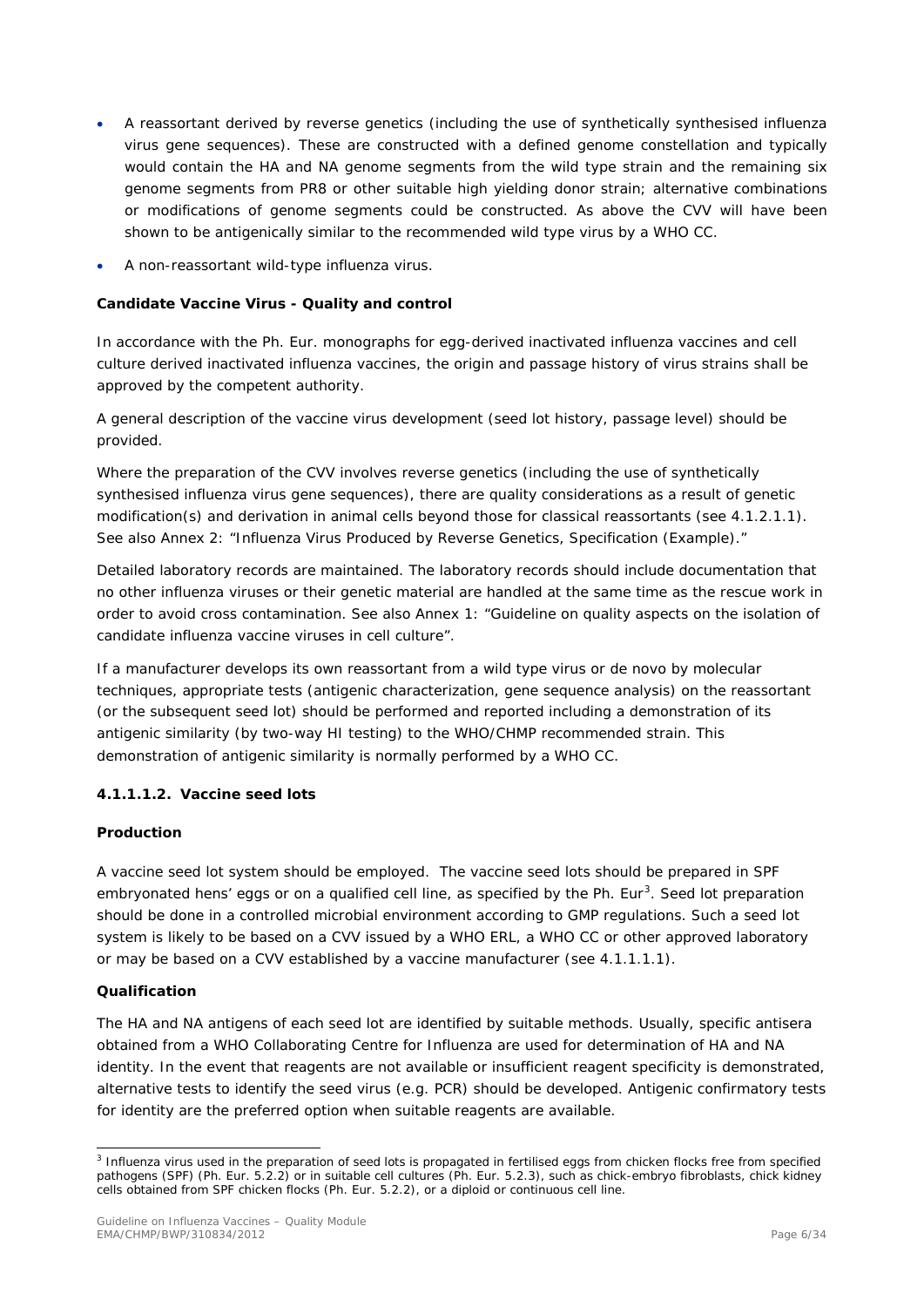Genetic analysis of the HA and NA genes of each new virus strain at the level of the seed lot (working seed and/or end of production seed) and comparison with the CVV (or publically accessible database entries) is recommended to build up the overall Quality knowledge database. Such data may be linked to vaccine immunogenicity/efficacy in due course/when more experience is gained.

#### **Testing for extraneous agents**

The seed virus shall be tested for freedom from extraneous agents according to the Ph. Eur. monographs for egg-derived inactivated influenza vaccines and cell culture derived inactivated influenza vaccine, as appropriate. It remains possible that reagents and substrates, which are of animal origin and are used for the development of the vaccine seed lot, could pose a viral safety risk.

Whilst the details of the extraneous risk evaluation for viral seeds prepared either using fertilised hens' eggs or cell cultures and originating from classical or reverse genetics techniques may be different, a risk assessment should be made.

Such a risk assessment could include:

- information about (new/emerging) viruses that could potentially be present in clinical specimen/isolates used for production of the CVV. Pathogens to be considered could include respiratory syncytial virus, adenovirus, parainfluenza virus, coronavirus, rhinovirus, enterovirus, EBV, HSV, CMV and mycoplasmas.
- susceptibility of the production substrate and of the substrate used to isolate the strain
- viral safety risks associated with the use of raw materials, reagents and substrates of animal origin used during the preparation of the seed lot
- historical records of virus seed extraneous agents testing

Information related to the CVV preparation may be made available by the supplier of the CVV or otherwise the lack of information should be taken into account in the risk assessment. This risk assessment should be the basis for setting vaccine seed lot specifications for extraneous agents testing. This risk assessment is reviewed when new information becomes available on potential viral contaminants (see the first bullet point above), and the justification for the testing should be provided within the annual update.

If the substrate proves to be susceptible to a contaminating agent detected in the seed, the seed is not acceptable. If the substrate is not susceptible to a detected contaminating agent, steps should be in place to ensure that the contaminating agent in the working seed is removed and/or inactivated by the production process.

As there may be time constraints for the strain change , manufacturers of influenza vaccines are encouraged to develop assays for potential contaminating human pathogens, e.g. multiplex PCR, which could be applied effectively within the time constraints of annual vaccine manufacturing. In agreement with the competent authority, these assays may be applied as alternatives to Ph.Eur. general chapter 2.6.16<sup>xxi</sup>, following validation.

Strategies to ensure freedom from extraneous agents in the final vaccine may involve a combination of testing the seed virus, appropriate and specific downstream testing at the level of each inactivated monovalent bulk as well as process validation. The strategy chosen should be duly justified for the applied production platform.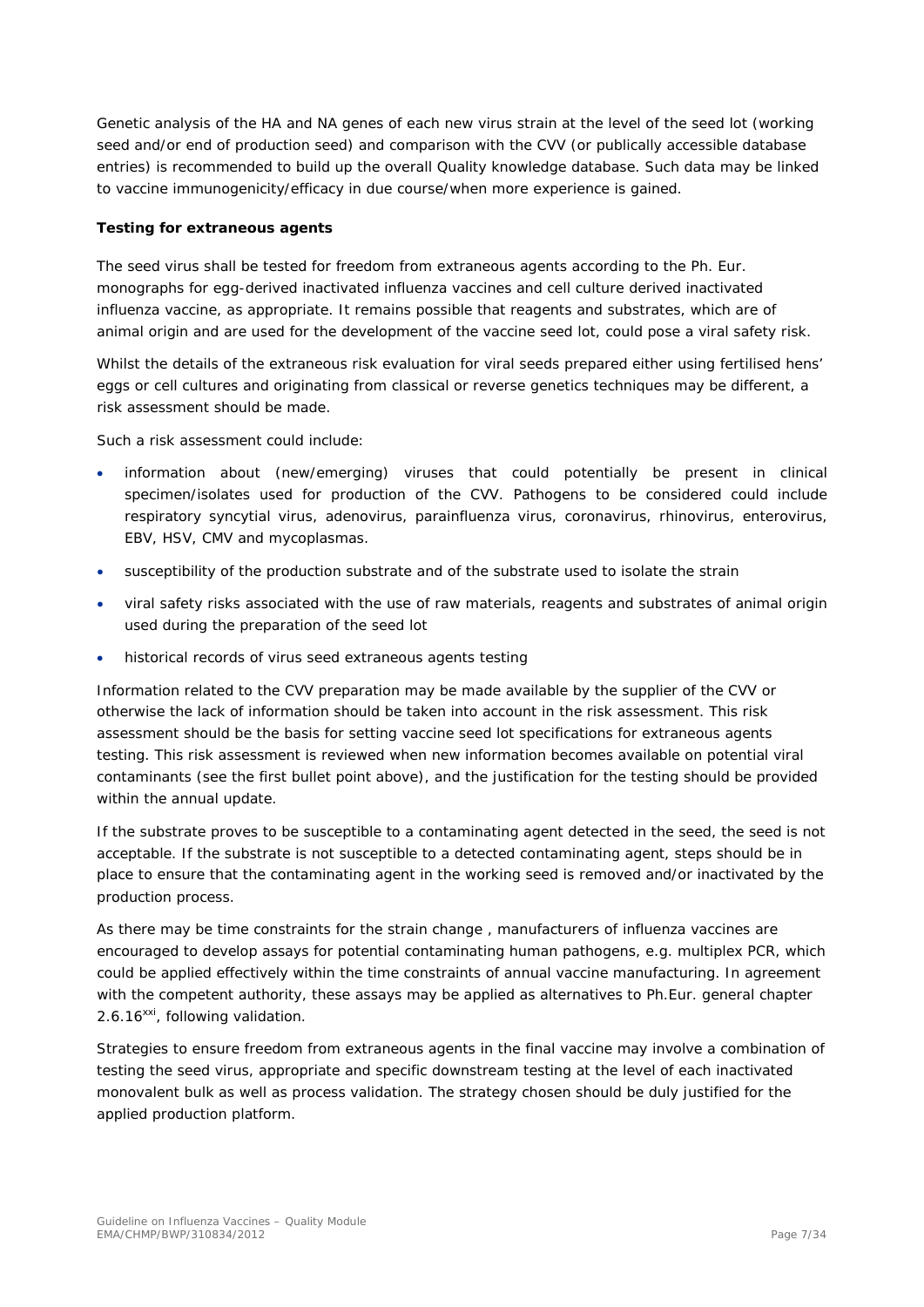#### **4.1.1.1.3. Substrate for vaccine virus manufacture**

For routine production, the virus of each strain is propagated in the allantoic cavity of fertilised hens' eggs from healthy flocks or in a diploid or continuous cell line<sup>iv</sup>.

#### **Testing for extraneous agents**

In accordance with current requirements on cell substrates  $\mathbf{v}_i \mathbf{v}_i \mathbf{v}_j$  and in addition to the general testing for extraneous agents, the cell substrate used for production of monovalent bulks should be tested for relevant extraneous agents, such as those specific to the species of origin of the cells and those which may have been introduced from biological reagents used during establishment of the cell banks.

#### **4.1.1.1.4. Manufacturing development**

The manufacturing development should be detailed in the dossier. The process may have to be tailored/ technically adapted annually due to specific strain characteristics to fulfil the requirements for vaccine production. Efforts should be made to gain enhanced process and product knowledge based on historical production experience and state-of the-art process and product characterisation studies. This may allow better prediction of the potential impact of process changes on product quality. Experience with multiple strains could be used to build a knowledge database to provide insight into the effect of strain-specific process adaptations during annual strain variation that will ensure quality attributes are unaffected.

The occurrence of protein aggregation either in the Drug Substance or Drug Product should be evaluated by appropriate analytical methods, e.g. Dynamic Light Scattering. If this were to occur, information should be provided about the root cause (e.g. strain specific characteristic, specific process step transport, shaking stress, temperature) of this aggregate formation as well as an appropriate control strategy. Considerations should be given to the safety and immunogenicity of a formulation containing such particles.

## **4.1.1.1.5. Process validation**

Process validation data should be generated to demonstrate that critical processes, operated within established parameters, can perform effectively and reproducibly to produce a medicinal product meeting its predetermined specifications and quality attributes. The inactivation of the vaccine virus is considered to be a critical process. A Ph. Eur. requirement of inactivated influenza vaccines is that the inactivation process is shown to be capable of inactivating the influenza vaccine virus without destroying its antigenicity; the process should cause minimum alteration of the HA and NA antigens. Inactivation kinetics studies should be carried out using material from normally three commercial scale production batches. Where justified, material from pilot scale batches may be used e.g. where equivalence between the pilot and commercial process is demonstrated. Consistency of the inactivation process should be demonstrated.

For split or subunit vaccines, the splitting of the influenza virus is also considered a critical process step which needs to be included in the process validation programme. Splitting efficiency should be demonstrated using suitable analytical methods (e.g. SDS-PAGE, isopycnic gradient ultracentrifugation analysis of pre-/post-splitting process samples). Process validation data should be submitted for at least three consecutive batches.

For egg-derived vaccines, or cell culture vaccine where the CVV is derived by propagation on eggs, the inactivation process shall have been shown to be capable of inactivating avian leucosis virus and mycoplasmas. Consideration should be given to investigating whether the inactivation process also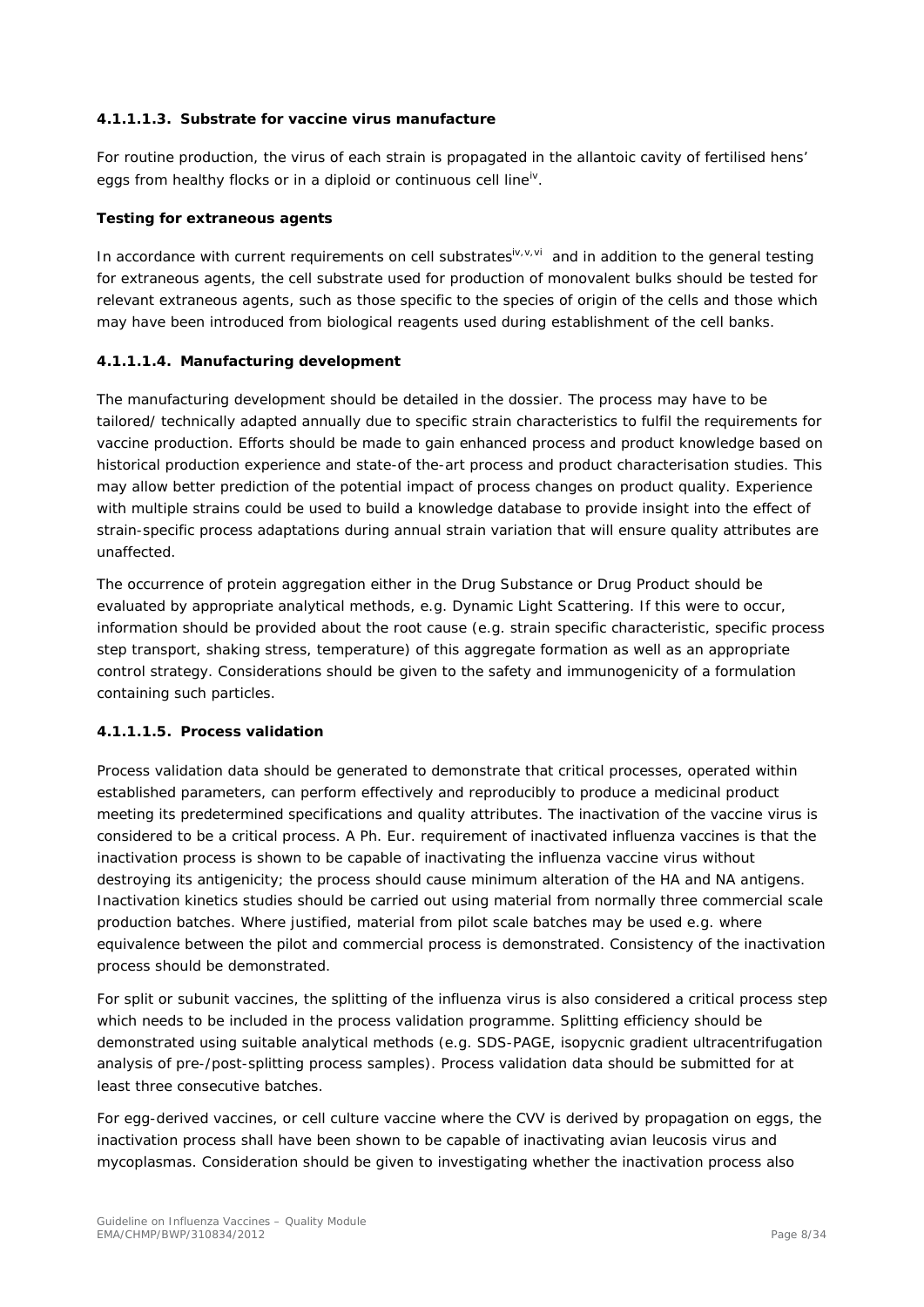inactivates other avian pathogens (e.g. avian adenovirus). Where the conditions of inactivation have been modified, the impact on the inactivation capacity for these avian pathogens should be discussed.

The influenza vaccine inactivation step, along with any other steps considered to contribute to virus inactivation/removal should be evaluated for the inactivation/removal of a range of potential contaminants of the vaccine seeds in accordance with existing guidance on virus validationvil, vill. The need for such studies for egg-derived or cell culture-derived influenza vaccines should be based on a risk assessment as outlined in section 4.1.1.1.2.

Tests for the effectiveness of vaccine virus inactivation may be performed using the cell substrate or any other cell system provided that there is adequate validation of this test for sensitivity.

#### **4.1.1.1.6. Characterisation**

While it is appreciated that certain characteristics may be strain specific, extended characterisation studies can contribute to an enhanced process and product understanding and may provide information about product consistency from one season to another. This enhanced product knowledge may allow relevant specifications to be established and may support the scientific evaluation of comparability after product or process changes have been introduced.

The kind of characterisation studies needed will depend on the nature of the vaccine, e.g. whole virion, split virion or subunit.

The components, i.e. active substance(s) and process related impurities, contained in the drug substance should be investigated and characterised as appropriate.

The biological, immunological and physicochemical properties of the HA antigen should be verified using a wide range of state-of-the-art analytical methods<sup>[4](#page-8-0)</sup>. As required by Ph. Eur., the presence and type of NA antigen should be confirmed by suitable enzymatic or immunological methods on the monovalent pooled harvests. Considerations should be given to characterise and quantify antigens (other than HA) that may contribute to vaccine immunogenicity, as far as technically feasible.

New analytical technology and modifications to existing technology are continually being developed and should be utilised when appropriate. Marketing authorisation holders should take account of scientific and technical progress and update the relevant sections of the marketing authorisation dossiers regularly via appropriate regulatory procedures (but not as part of the Annual Update).

Where present in the drug substance and/or drug product, aggregates should be investigated, e.g. in terms of diameter, composition, content and dissolution profile. Considerations should be given to the safety and immunogenicity of a formulation containing such particles.

Process related impurities (e.g. ovalbumin for egg-derived influenza vaccine / host cell protein, residual host cell DNA for cell culture-derived vaccine, downstream-derived impurities such as reagents used for inactivation/splitting) should be identified, quantified and data used to set release specifications. Where the production method for cell culture-derived vaccine is validated, using a wide range of influenza strains, to demonstrate suitable reduction of residual host-cell protein, routine testing for residual host-cell proteins may be omitted.

<span id="page-8-0"></span> $<sup>4</sup>$  The following analytical methods have been described for chemical, physical and biological characterization of HA</sup> antigens: HA titre, HI, Western Blot, epitope scanning, immunogenicity in mice, ferret challenge, SDS-PAGE, MALDI/MS, HPLC, transmission electron microscopy, isopycnic gradient ultracentrifugation, dynamic light scattering, tryptic peptide mapping, amino acid sequencing.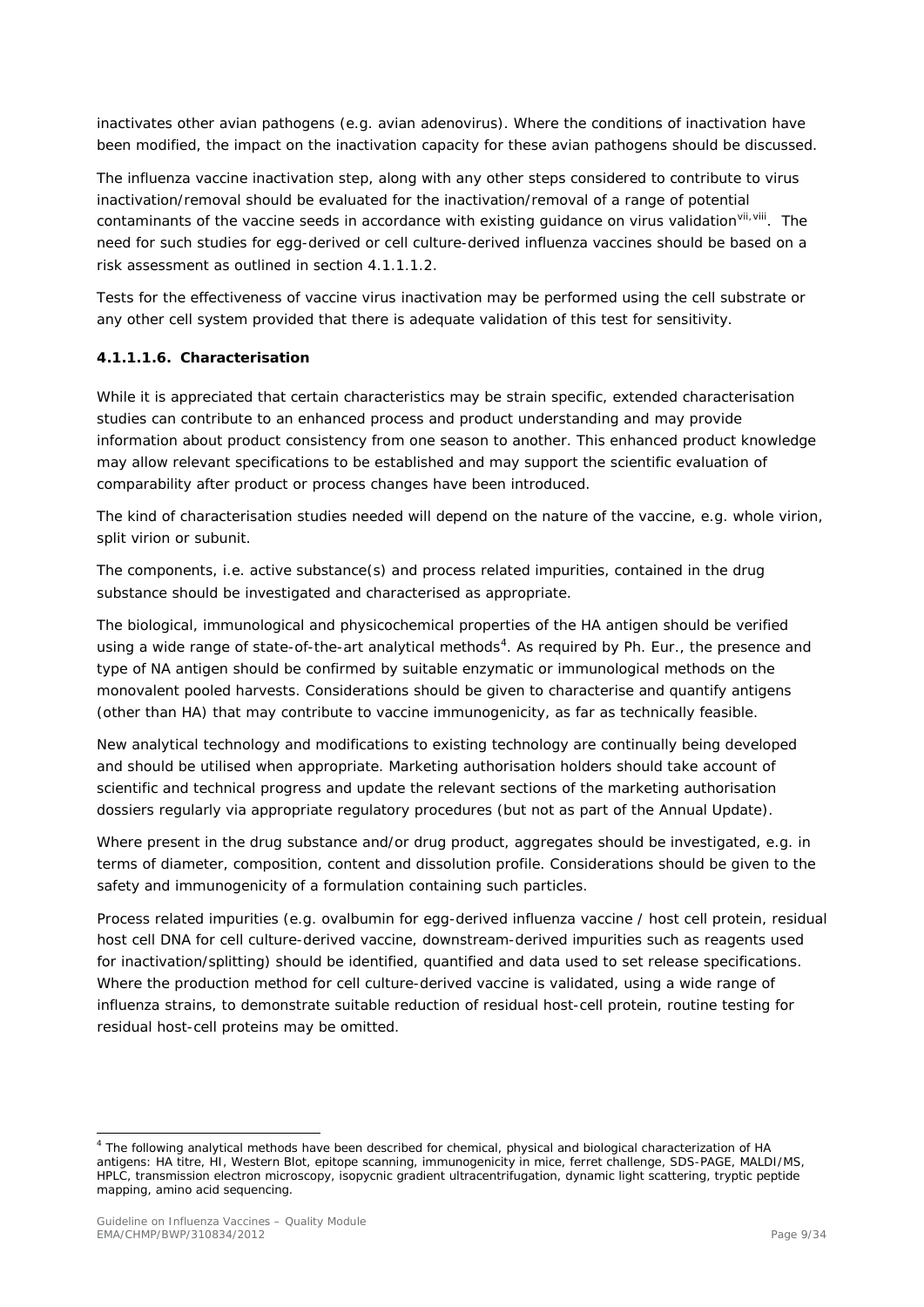## **4.1.1.1.7. Presentation**

Where there is a need for a presentation tailored to a specific target population, its introduction should be supported by appropriate quality data, including but not limited to compatibility, process manufacturing validation and stability data.

## **4.1.1.1.8. Vaccine standardisation**

Quantification of HA by the immunological SRD assay is currently the internationally recognised method to measure the potency of inactivated influenza vaccines. There is not an exact correlate between vaccine potency and clinical outcome, as this will depend on the nature of the vaccine (e.g. whole vs. split vs. subunit vaccine), its formulation (e.g. the presence or not of adjuvant), differing manufacturing processes, route of administration, the match of the vaccine with the disease-causing strain, the absence of proper dose response studies, variability of serological assays and a lack of knowledge on the true serological correlates of protection. Rather, the intent of the SRD assay is to assure a consistent HA antigen content and antigenicity. For an inactivated seasonal vaccine, the current international consensus for a vaccine dose is 1[5](#page-9-0) SRD  $\mu$ g of HA antigen<sup>5</sup>.

From that perspective, information on the quality characteristics, such as the amount, antigenicity, of the relevant influenza antigens and their formulation (e.g. adjuvanted or not) needs to be improved and the significance of these on immunogenicity, efficacy and safety needs to be understood and controlled.

The SRD method requires strain-specific reagents and the timing of their availability may impact on the availability of the early batches of vaccine. The need for the use of alternative assays (ELISA, HPLC etc) that can be applied prior to the availability of SRD reagents is recognised.

Therefore, vaccine manufacturers are encouraged to investigate alternative methods and also improved SRD potency assays in collaboration with regulatory and academic laboratories. Specific attention should be given to those methods providing a biologically relevant potency measure (functionally active protein) and/or which can be stability-indicating. Ideally, potency values obtained with an alternative assay should correspond to those measured in the SRD test but it is accepted that a complete calibration across methods may not be achievable, especially for all strains. This can be the case for HA quantification assays that are limited to measuring physical properties of the HA and that cannot unequivocally confirm antigenicity or immunogenicity. Therefore, a manufacturer will be expected to justify and validate the use of such techniques for in-process control testing, release testing (before/after SRD reagents are available) and/or as stability indicating tests. This is especially so where separate methods for identity testing, on one hand, and for IPC/release assay/stability assays, on the other, may be required. The strategy for the use of an antibody-independent alternative assay should take into consideration how immunogenicity of the antigen (e.g. specificity, antigenicity) and continued consistency of immunogenicity between production lots will be assured.

Thus, the validity, usefulness and applicability of alternative assays could be further evaluated during process validation and characterisation studies. If the alternate assay is intended to be used for release testing, then a comparison should be made between the alternative assay and SRD using multiple strains.

These considerations are important factors when deciding on the strategy of use of an alternative assay once SRD reagents become available.

<span id="page-9-0"></span> <sup>5</sup> According to Ph.Eur. monograph Influenza Vaccine (surface antigen, inactivated) (01/2008:0869) and Ph.Eur. monograph Influenza Vaccine (surface antigen, inactivated, prepared in cell cultures) (04/2009:2149): "The stated amount of haemagglytinin antigen for each strain present in the vaccine is 15 µg per dose, unless clinical evidence supports the use of a different amount." and "The lower confidence limit (P=0.95) haemagglutinin antigen is not less than 80 per cent of the amount stated on the label of each strain."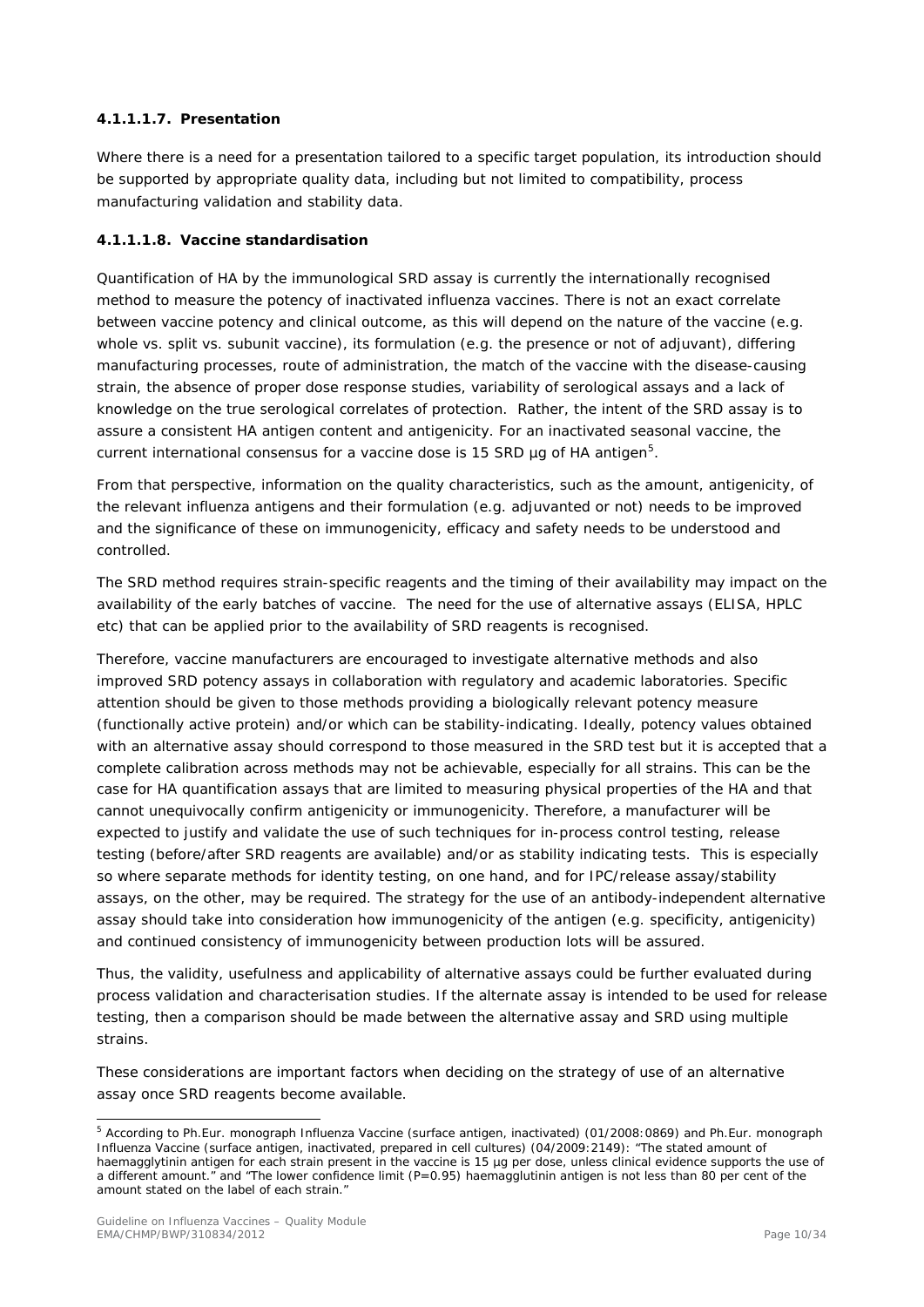There is preliminary evidence that it is possible to use current 'egg-derived' SRD standards for cell culture vaccines manufactured using a virus seed derived and passaged in eggs<sup>[ix](#page-33-5)</sup>. Studies to evaluate the need for "cell-derived" standards by using them in parallel with "egg-derived" SRD standards (antigens and antisera) are in on-going.

## **4.1.1.1.9. Adjuvants**

<span id="page-10-1"></span>Where an adjuvant system is used, reference for the quality aspects is be made to the CHMP Guideline on Adjuvants in Vaccines for Human Use<sup>[x](#page-33-6)</sup>. The dossier should contain detailed information on the adjuvant on the origin of starting materials, its production process, physical and chemical characterisation, control testing, stability testing, and on the interaction between the vaccine antigen and adjuvant.

The development of manufacture of the adjuvant system should be detailed.

Where appropriate, detailed information should be provided on extemporaneous mixing of adjuvant with antigen. The effect of mixing time and conditions on the essential characteristics of the antigen/adjuvant combination should be considered. The proposed in-use shelf-life should be appropriately validated. Considerations should be made on issues related to multiple puncture of stoppers for multidose containers (i.e. issue of coring, appropriate gauge and length of needles to be used for withdrawal and administration). The description of appearance of each component should be adequately detailed and information given relating to acceptability of use if particles/aggregates are observed. Filling overages are likely to be used in each container – these should be adequately justified and taken into account in mixing/administration instructions.

## **4.1.1.1.10. Stability / Shelf life**

<span id="page-10-2"></span>Stability data for the influenza vaccine should be developed as described in Ph. Eur monograph of Vaccines for Human Use and ICH Q5C<sup>[xi](#page-33-7)</sup>. Stability data, comprising studies under real-time and accelerated conditions, should be presented for drug substance (monovalent bulk) and drug product (final formulated vaccine) in support of the maximum storage time and shelf life, respectively.

A protocol for testing vaccine stability should be developed. The procedure for assignment of a shelf life / expiry date should be outlined and justified.

## <span id="page-10-0"></span>*4.1.1.2. 'Annual update' application for a seasonal vaccine*

In accordance with Article 13 or 18 of Commission Regulation (EC) No 1234/2008, seasonal influenza vaccines are varied annually to include the Influenza A and B strains relevant for the influenza season.

Only changes related to the new influenza strains used may be introduced. No other changes are allowed to be processed via this 'fast track' procedure.

## **4.1.1.2.1. First step submission – "Quality"**

MAHs shall submit a variation application containing the adequate quality documentation in accordance with Article 13 or 18 of Commission Regulation (EC) No 1234/2008.

#### **4.1.1.2.1.1. Candidate Vaccine Virus Quality and control**

The guidance provided in section 4.1.1.1.1 applies.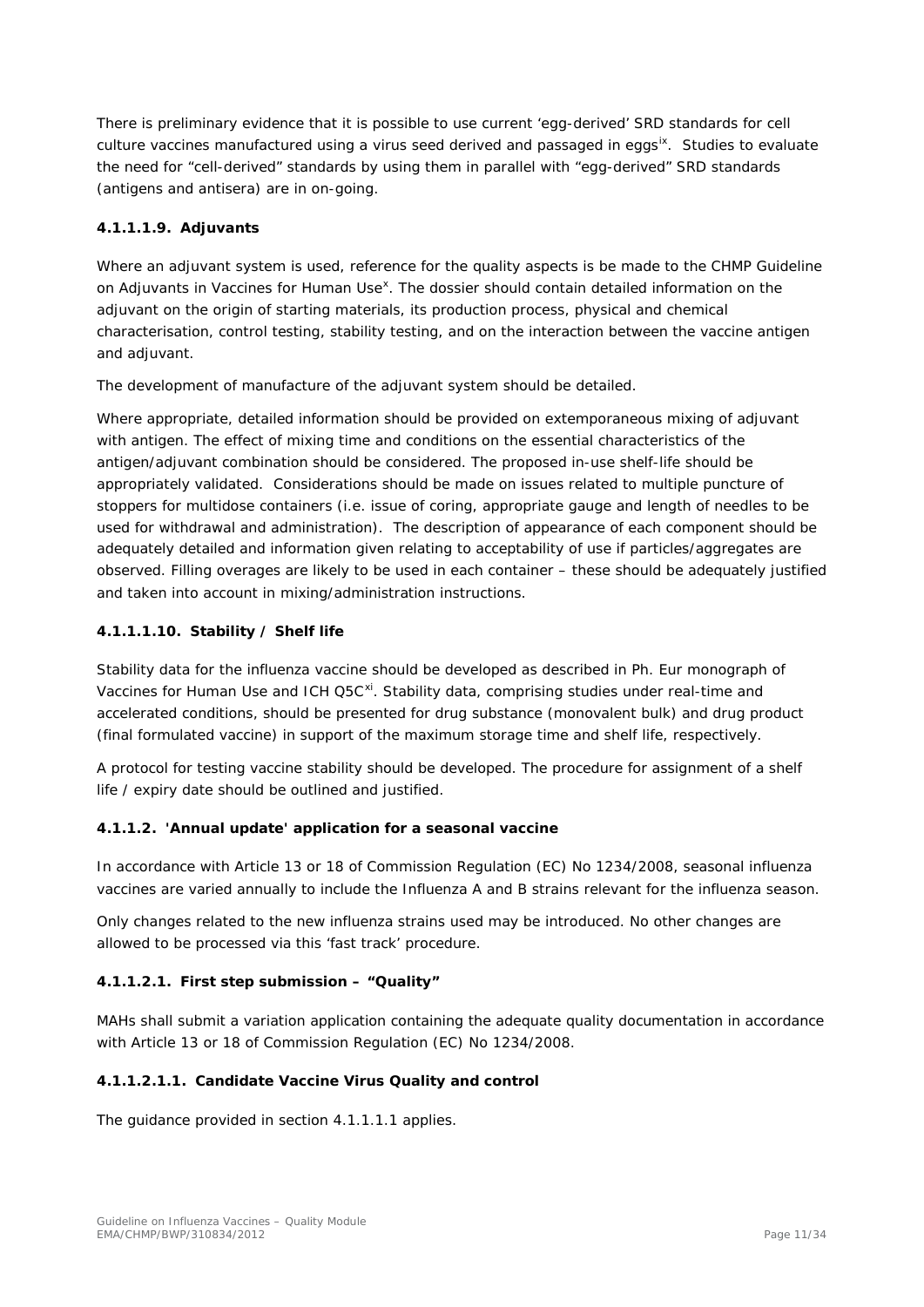## **4.1.1.2.1.2. Vaccine seed lots**

The guidance provided in 4.1.1.1.2 applies. An updated risk assessment should be provided including information on new/emerging viruses which could potentially be present in the clinical specimen/isolates used for production of the CVV. Where the seed virus is tested for extraneous agents (e.g using PCR), and if further to discussion with the competent authorities the need for additional (PCR) testing of the seed has been agreed, these data should be included in the application (3.2.S.2.3).

Genetic analysis of the HA and NA genes of each new virus strain at the level of the seed lots (working seed lot and/or end of production seed) and comparison with the CVV (or publically accessible database entries) is recommended to build up the overall Quality knowledge database. Such data may be linked to vaccine immunogenicity/efficacy in due course/when more experience is gained. The results of the genetic analysis may be provided as part of the AU or thereafter but ideally before strain selection procedures for the subsequent influenza campaign.

## **4.1.1.2.1.3. Manufacturing development**

Any optimization in the vaccine production process (within the limits of the core dossier) needed due to specific strain characteristics should be clearly indicated and justified (3.2.S.6). The description of the production process and the strain specific operating ranges/control should be amended, where needed  $(3.5.2.2).$ 

The formulation development (actual formula with new season's strains to be provided in 3.2.P.3.2)) and vaccine composition (3.2.P.1) should be provided. For example if a clinical trial is requested, the Certificate of Analysis of batch(es) used in clinical trial(s) should be submitted when available (either in quality or in clinical submission) (3.2.P.2.2.1).

## **4.1.1.2.1.4. Process validation / process consistency**

Critical manufacturing steps should be re-evaluated for the new strain(s). Adequate inactivation and, as appropriate, the splitting efficiency should be demonstrated (3.2.S.2.5).

Batch analysis results of the first three monovalent bulks (including test for neuraminidase) derived from working seed lots should be presented (3.2.S.4.4) in case:

- a working seed lot of a new master seed lot of new strains is prepared. If more than one working seed lot is derived, batch analysis results of the first three monovalent bulks for the first working seed lot is requested only, provided the procedure for preparation of these additional working seed lots is the same as for the first working seed lot.
- a new working seed lot is derived from a previously approved master seed lot where the procedure of working seed lot preparation is different from the approved procedure.

## **4.1.1.2.1.5. Characterisation**

While it is appreciated that extensive characterisation studies may not be feasible due to annual time constraints, such studies can contribute to an enhanced process and product understanding and may provide information about product consistency from one season to another. Therefore, a selection of characterisation studies should be made available as part of the Annual Update package (3.2.S.3). These studies could, for example, include information about particle size distribution, presence of aggregates.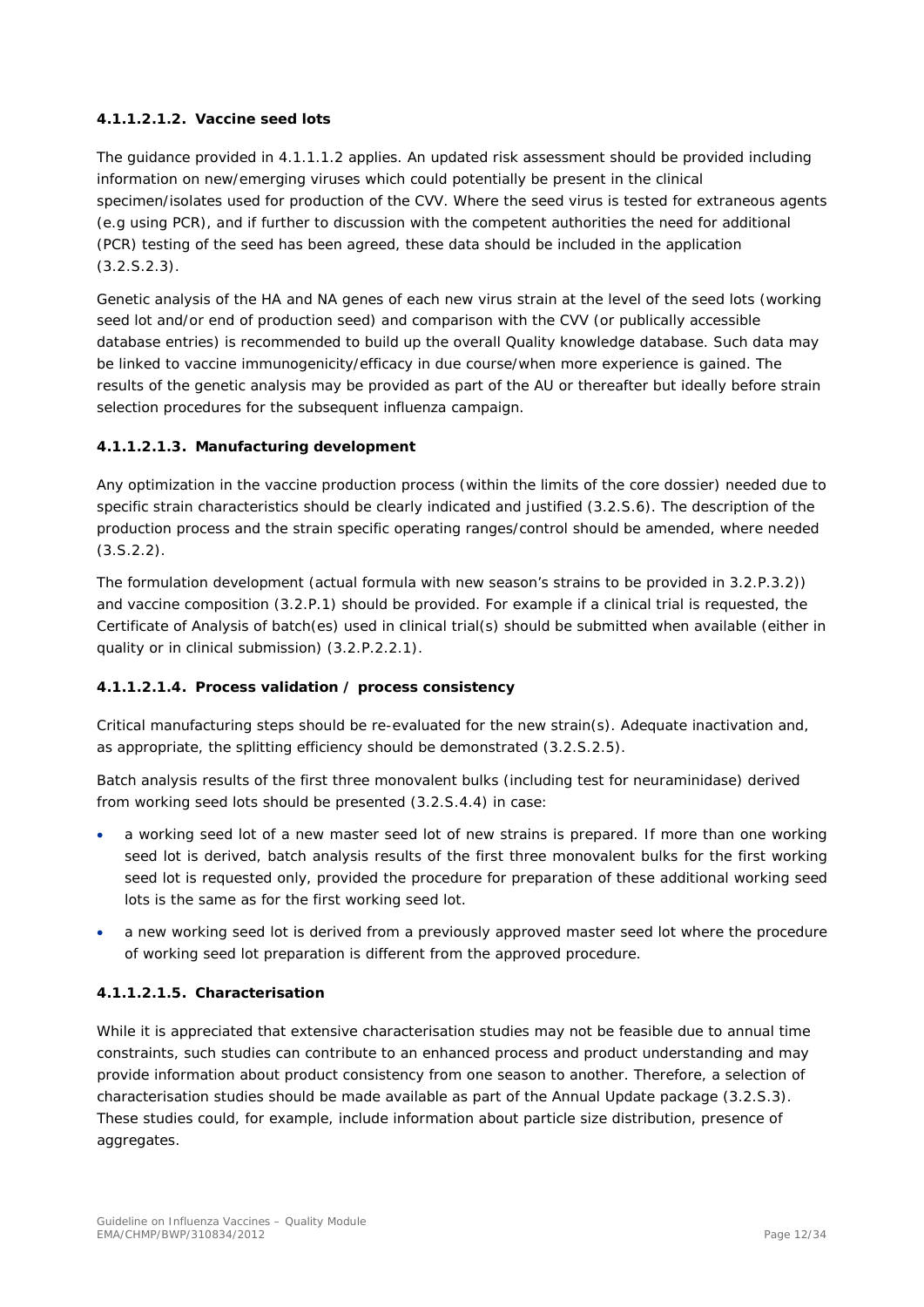## **4.1.1.2.1.6. Vaccine standardisation**

Validation of analytical procedures should be shown where they are potentially impacted by the strain change(s), e.g. validation of the SRD test. Validation data are expected for the monovalent bulk (3.2.S.4.3), as well as trivalent bulk or drug product (3.2.P.5.3). For re-validation of the SRD test, data should normally comprise serum qualification, identity/specificity, accuracy, precision (intermediate precision, repeatability), linearity/range and robustness (e.g. stability antigen).

A copy of the approved specifications for the monovalent bulk(s) (3.2.S.4.1) and drug product (3.2.P.5.1) as well as an overview of the analytical procedures (3.2.P.5.1) should be presented in tabular format.

## **4.1.1.2.1.7. Stability / Shelf life**

Stability studies for monovalent bulks under real-time and accelerated storage conditions should support the claimed maximum storage time and may provide further evidence of vaccine quality between different vaccine strains. Therefore, it is recommended to perform such studies for each new vaccine strain to build up the vaccine quality database. In any case, stability test results from monovalent bulks should be presented where they are used for more than one year (3.2.S.7)

For the drug product, stability data from the previous season should be submitted as well as a stability commitment to put a number of drug product lots on a stability program detailed in a post-approval stability protocol (3.2.P.8).

## **4.1.1.2.2. Second step submission – Additional data requested**

An updated Quality Overall Summary may be submitted, when needed.

## <span id="page-12-0"></span>**4.1.2. Pre-pandemic influenza vaccines**

## *4.1.2.1. Marketing Authorisation application for a pre-pandemic influenza vaccine*

## **4.1.2.1.1. Candidate Vaccine Virus**

The guidance provided in section 4.1.1.1.1 applies.

The choice of strain should be justified by the applicant. For example, reference is made to the information published by WHO on Antigenic and genetic characteristics of A(H5N1), A(H7N3), A(H9N2) and variant influenza viruses and candidate vaccine viruses developed for potential use in human vaccines<sup>[xii](#page-33-8)</sup>.

When the CVV is derived from a highly-pathogenic H5 or H7 subtype, in vitro and in vivo testing should have demonstrated elimination of the high pathogenicity phenotype<sup>[6](#page-12-1)</sup> (see Annex 2 and also in Nonclinical section). For low-pathogenic subtypes, testing should follow relevant WHO guidance<sup>[xiii,](#page-33-9) [xiv](#page-33-10)</sup> and resembles that for CVVs applied for seasonal influenza vaccines (section 4.1.1.1.1), including antigenic characterisation and gene sequence analysis, but with the addition of safety tests.

The vaccine CVV for the pandemic dossier is likely to be derived from an avian, porcine or human source by one of the procedures outlined in section 4.1.1.1.1. A non-reassortant wild-type influenza virus (highly pathogenic or low pathogenic) can be used.

<span id="page-12-1"></span><sup>&</sup>lt;sup>6</sup> The virus will be tested for pathogenicity in chickens and ferrets according to protocols approved by the OIE (www.oie.int) and WHO respectively.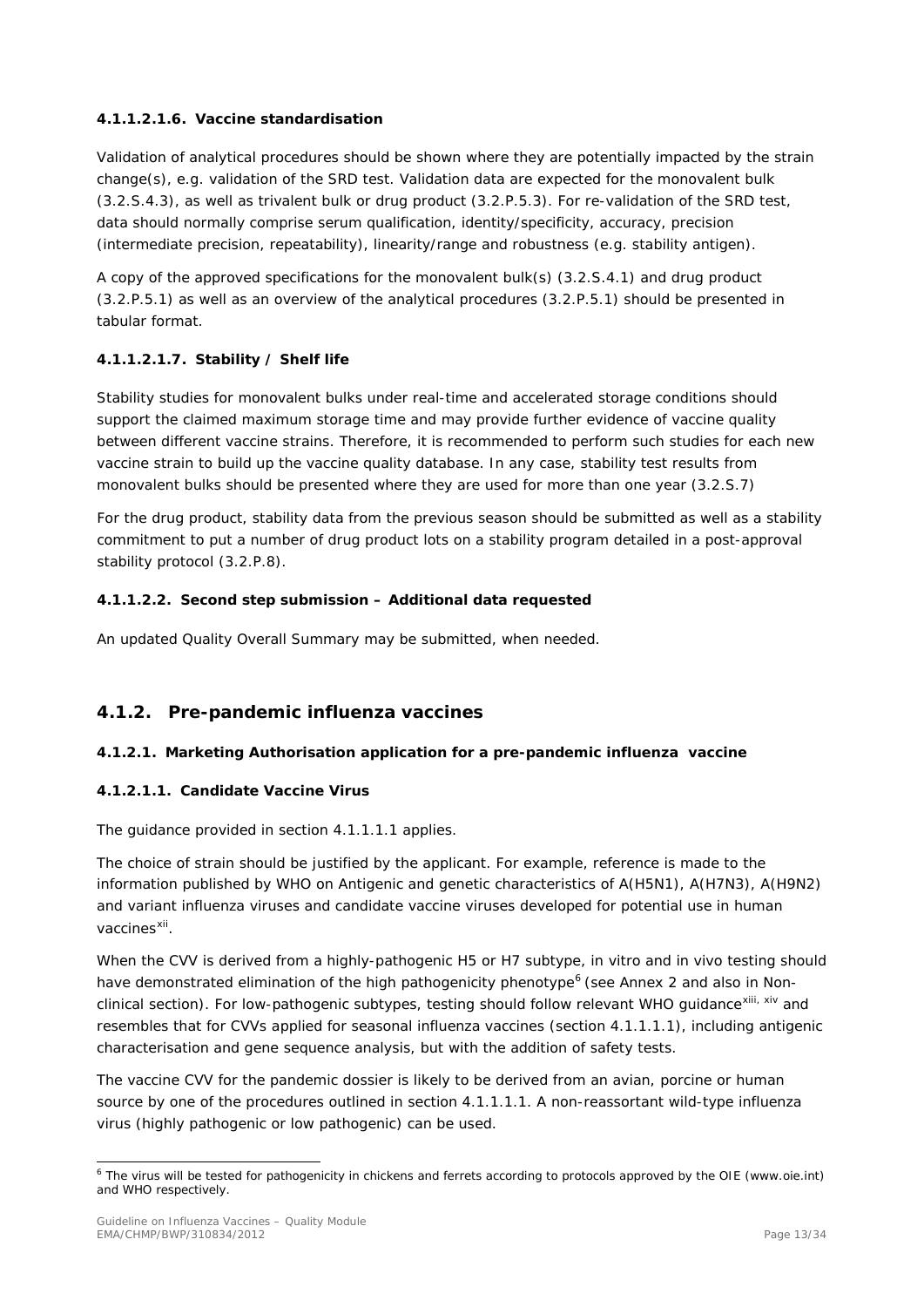Examples of CVV suitable for use as vaccine strains:

- An H5N1 reassortant derived from a highly pathogenic strain by reverse genetics; the WHO website provides a list of available H5N1 CVVs. In view of the continued prevalence of human H5 virus infections, such a choice has the advantage of being a potential pandemic strain and being produced by reverse genetics, the most likely method of pandemic CVV development from a highly pathogenic H5 or H7 subtype.
- An H7N1 reassortant derived from a highly pathogenic avian virus by reverse genetics. H7N1 and H7N7 viruses have been associated with European poultry outbreaks in recent years and H7N7 viruses have been associated with human infections.
- An H5N3 avian virus. Vaccines produced from the H5N3 strain A/Duck/Singapore/97 have already been tested clinically. This strain is antigenically close to the highly pathogenic H5N1 strain, A/Hong Kong/156/97. Other low-pathogenic H5 virus subtypes could be considered.
- An H9N2 virus. Human H9N2 viruses such as A/Hong Kong/1073/99 have already been used for experimental vaccine production and have been tested clinically. Sporadic H9N2 infections in humans continue to be reported and there is preliminary evidence that individuals born before 1968 may have residual immunity that enhances H9N2 vaccine immunogenicity. Consideration should therefore be given to clinical trials of H9N2 vaccines that are stratified by age.
- An H2N2 human virus. A/Singapore/1/57 is the 1957 pandemic strain and has been recently used for experimental vaccine production. Clinical trials of H2N2 vaccine should take account of residual immunity in persons born before 1968.

Where the preparation of the CVV involves reverse genetics (including the use of synthetically synthesised influenza virus gene sequences), there are quality considerations as a result of genetic modification(s) and derivation in animal cells beyond those for classical reassortants (see 4.1.2.1.1)

Reverse genetics requires the use of mammalian cells for development of a CVV and this imposes additional requirements to assure the safety and quality of the product. The use of mammalian cells for the development of CVV by reverse genetics requires the following minimum set of parameters to be met:

- The cell substrate used to develop the CVV should, in principle, meet the requirements of Ph. Eur. general chapter 5.2.3. on cell substrates for the production of vaccines for human use. A bank of cells approved for human vaccine production will be suitable for use for this purpose.
- Materials used in generating a CVV via reverse genetics process must be compliant with the current version of the Transmissible Spongiform Encephalopathy Note for Guidance<sup>xy</sup>.
- Materials used in generating a CVV via reverse genetics process may affect the safety of the vaccine in terms of viral, bacterial, fungal and mycoplasma contamination. Potential safety risks associated with these materials should be taken into account in the applicant's overall safety evaluation for the vaccine.

#### **4.1.2.1.2. Vaccine seed lots**

The guidance provided in section 4.1.1.1.2 applies.

Where the seed virus has been genetically modified to remove the highly pathogenic trait of specific H5 and H7 viruses, or where the seed virus derives for a low pathogenicity H5 or H7 virus, the sequence of the HA at the cleavage site from virus comprising the seed lot should be verified and compared to that of the CVV to confirm maintenance of the low pathogenic trait (i.e. absence of the polybasic amino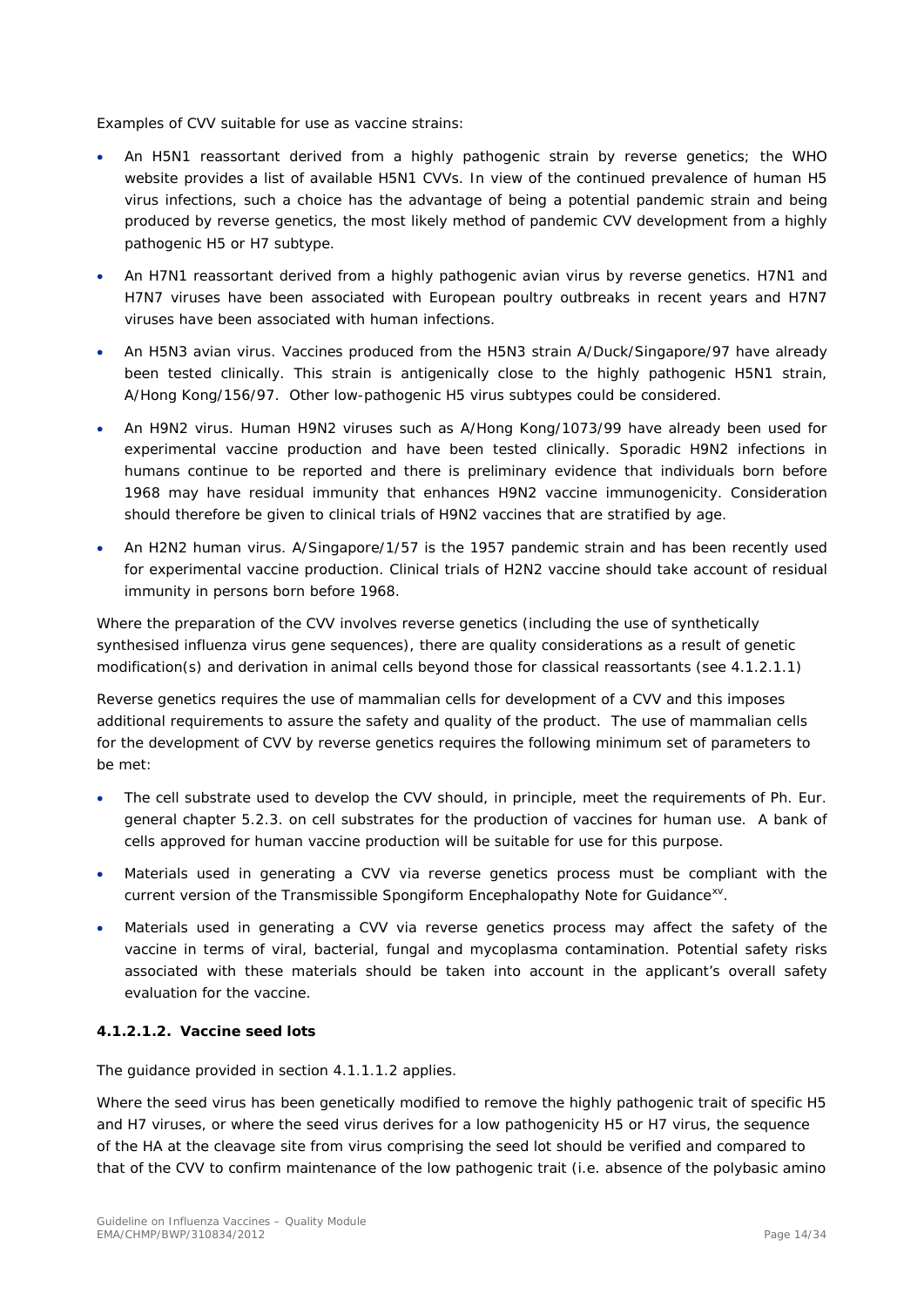acid stretch at the HA cleavage site). This should also be performed at the passage level representing the final vaccine for three batches. Collaboration between manufacturers and WHO/ERLs, OMCLs and/or qualified national reference centres is encouraged wherever possible to characterise the seed lot on a mutual basis (e.g. identity, titre, molecular/genetic characterisation).

## **4.1.2.1.3. Substrate for virus propagation**

Guidance provided in section 4.1.1.1.3 applies.

#### **4.1.2.1.4. Manufacture development**

The manufacturing process for pre-pandemic influenza vaccine could be based either on an established and licensed process (e.g. seasonal vaccine) or on a newly designed process. In any case, the manufacturing development should be detailed in a self-standing dossier, but it is expected that the data requirements for any newly designed process would be more extensive. The process may have to be tailored / technically adapted to fulfil the requirements for vaccine production in a pre-pandemic situation. These adaptations should be fully explored and validated, as appropriate. Efforts should be made to gain an enhanced product and process knowledge based on historical production experience and state-of the-art process and product characterisation studies. The potential impact of process changes on product quality should be verified in terms of Critical Quality Attributes based on prepandemic and seasonal vaccine development studies. Experience with multiple pandemic and seasonal strains could be used to build a knowledge database that might be useful to describe in more detail quality requirements following strain-specific adaptations during pre-pandemic strain variation.

#### **4.1.2.1.5. Process validation**

The guidance provided in section 4.1.1.1.5 applies.

## **4.1.2.1.6. Characterisation**

The guidance provided in section 4.1.1.1.6 applies.

#### **4.1.2.1.7. Presentation**

Pre-pandemic influenza vaccines can be presented either as multi-dose or single dose presentations.

For multidose presentations, the need for an effective antimicrobial preservative should be evaluated, taking into account possible contamination during use and the maximum recommended period after first use (in-use shelf life). The use of a preservative may allow for maximal use of the doses within a multi-dose presentation by maximising the in-use shelf life.

Tests for the antimicrobial preservative should be included for the bulk vaccine if appropriate. The applicant should investigate the possible interference of the antimicrobial preservative with other tests.

If the influenza vaccine contains Thiomersal as a preservative, the applicant should justify the final Thiomersal content of the vaccine, in line with the established CHMP guidance<sup>xvi</sup>.

The proposed in-use shelf-life should be appropriately validated. Considerations should be made on issues related to multiple puncture of stoppers for multidose containers (i.e. issue of coring, appropriate gauge and length of needles to be used for withdrawal and administration). For multidose containers used for both paediatric and adult populations, the fill volume overage should be validated to ensure that it is sufficient for the maximal number of paediatric doses.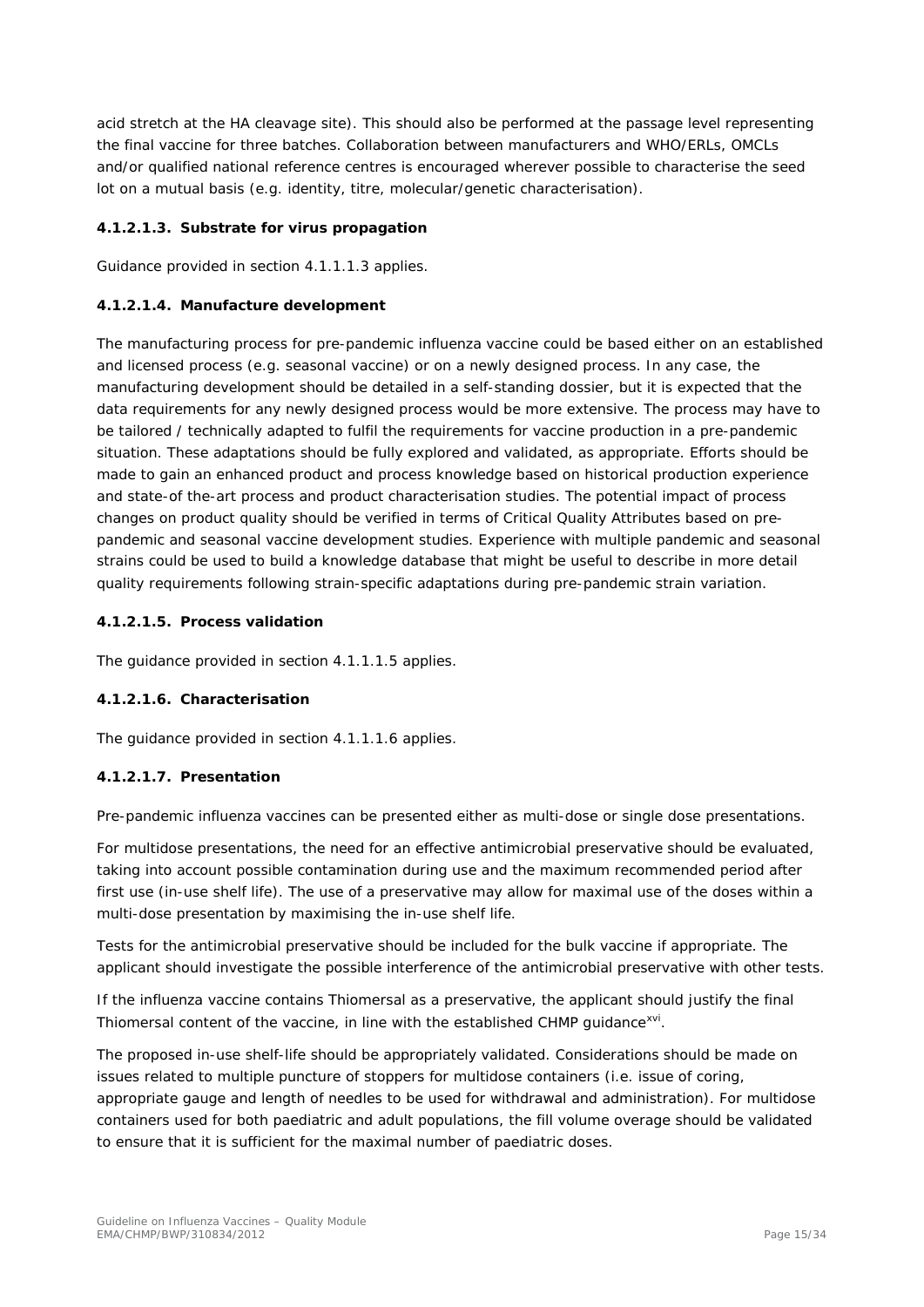Where there is a need for a presentation tailored to a specific target population, such a presentation (e.g. a paediatric presentation containing a half-dose of antigen with a full dose of adjuvant, or any other combination) may be different in terms of approved formulation and primary container. Its introduction should be supported by appropriate quality data, including but not limited to compatibility, process manufacturing validation and stability data.

## **4.1.2.1.8. Vaccine standardisation**

In general, the guidance provided in section 4.1.1.1.8 applies.

Special emphasis should be placed on accurate determination of low quantities of HA antigen since a pre-pandemic influenza vaccine might contain a significantly lower quantity of HA compared to seasonal vaccines.

## **4.1.2.1.9. Adjuvants**

Where an adjuvant system is used, reference for the quality aspects is made to the CHMP Guideline on Adjuvants in Vaccines for Human Use<sup>x</sup>. The dossier should contain detailed information on the adjuvant on the origin of starting materials, its production process, physical and chemical characterisation, control testing, stability testing, and on the interaction between the vaccine antigen and adjuvant.

The development of manufacture of the adjuvant system should be detailed.

Where appropriate, detailed information should be provided on extemporaneous mixing of adjuvant with antigen. The effect of mixing time and conditions on the essential characteristics of the antigen/adjuvant combination should be considered.

The description of appearance of each component should be adequately detailed and give information related to acceptability of use if particles/aggregates are observed. Filling overages are likely to be used in each container – these should be adequately justified and taken into account in mixing/administration instructions.

## **4.1.2.1.10. Stability / Shelf life**

Stability data for the influenza vaccine should be developed as described in Ph. Eur monograph of Vaccines for Human Use (01/2009:0153) and ICH Q5C. Stability data, comprising studies under realtime and accelerated conditions, should be presented for drug substance (monovalent bulk) and drug product (final formulated vaccine) in support of the maximum storage time and shelf life, respectively.

A minimum of 6 months real time stability data need to be included in the application. Any extension of the shelf life up to one year should be based on real-time stability data.

Vaccine components (e.g. bulk antigen and adjuvant) might be stored separately.

## **In-use stability testing**

Stability and characterisation studies should be presented to support the in-use shelf life as claimed in the SmPC. State-of-the-art methods should be used to demonstrate that the vaccine meets the specifications for critical quality attributes (such as stability indicating and microbial parameters) after formulation. The in-use stability studies should reflect a worst-case scenario that includes real or simulated withdrawing of doses from a multi-dose vial such that the vial is punctured a number of times corresponding to the maximum number of withdrawals under normal environmental conditions.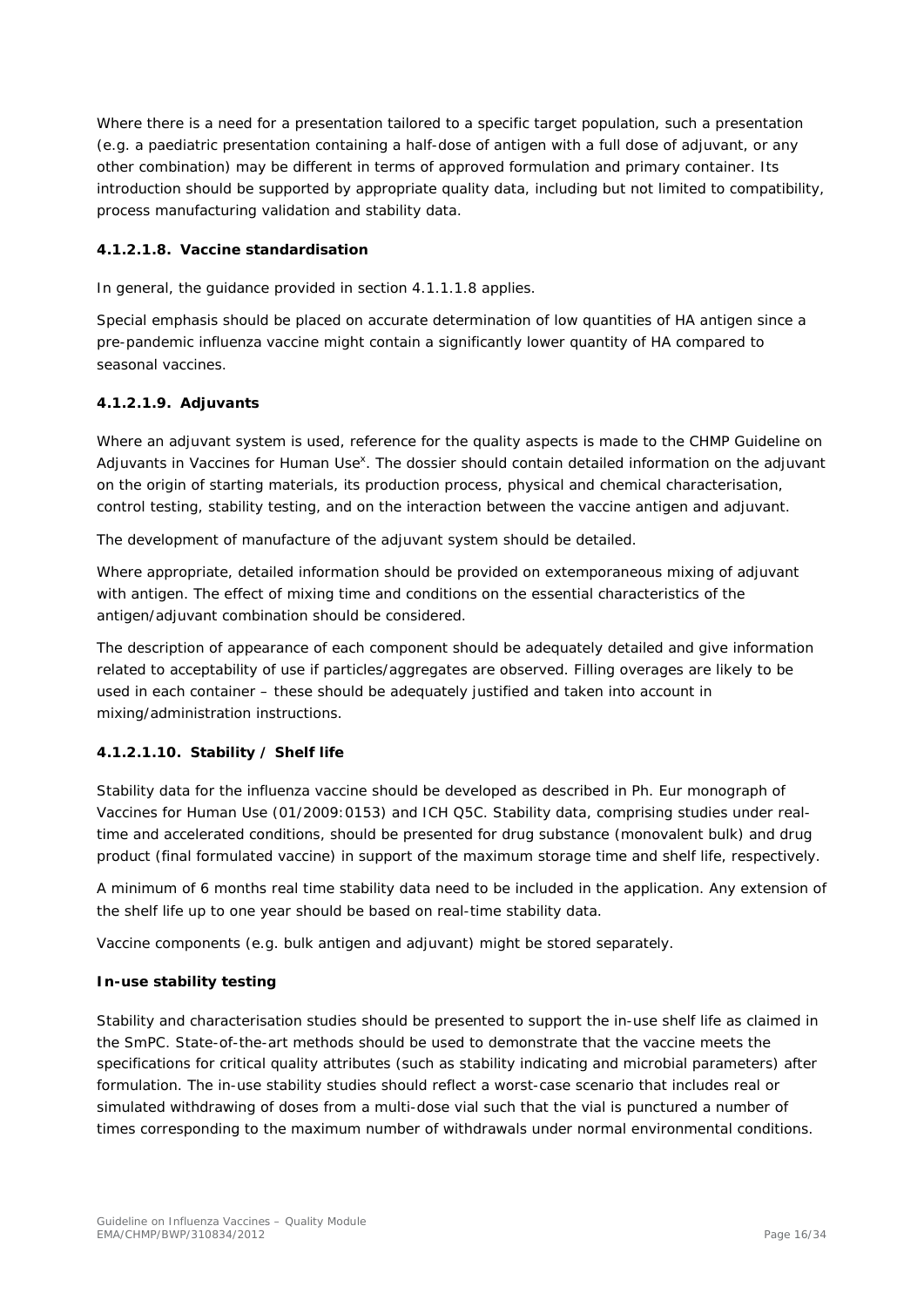Useful information is provided in the CHMP Note for Guidance on in-use stability testing for human medicinal products<sup>[xvii](#page-33-13)</sup> and CHMP Note for guidance on maximum shelf-life for sterile products for human use after first opening or following reconstitution<sup>xviii</sup>[.](#page-33-14)

#### *4.1.2.2. Strain update of a pre-pandemic influenza vaccine*

It is possible that MAHs might wish to propose replacement of the strain in an approved pre-pandemic vaccine. For example, this might occur if sequential studies show low or negligible cross-reactivity and cross protection to drift variants and/or if expert opinion suggests alternative HA subtypes of influenza virus most likely to trigger a pandemic. Two scenarios could occur and have different implications in terms of quality requirements as follows:

a. Replacement of the strain in the approved vaccine with a different strain of the same subtype (e.g. supplanting the original H5N1 with another H5N1 strain). In this case the MAH would have to submit all manufacturing and quality data related to the new strain. The information required would resemble the information needed for an annual update' application for seasonal vaccine (section 4.1.1.2)

b. Replacement of the HA/NA subtype of strain (e.g. supplanting an original H5N1 strain with an H7N7 strain). Advice from EU competent authorities should be sought on the regulatory framework and data requirements for such a change as additional non-clinical and clinical data may be required.

## <span id="page-16-0"></span>**4.1.3. Pandemic influenza vaccines**

As for seasonal influenza vaccines, most pandemic influenza vaccines will be produced in either embryonated hens' eggs or on a cell substrate. A pandemic influenza vaccine shall be compliant with the relevant Ph. Eur. monographs for egg-derived and cell derived inactivated influenza vaccines, as appropriate. For testing for freedom from extraneous agents of the seed virus for the pandemic vaccine (viruses, mycoplasma, bacteria and fungi) alternative approaches may have to be undertaken in view of time constraints.

#### *4.1.3.1. Marketing authorisation granted prior the recognition of a pandemic situation (vaccine containing the potential pandemic strain)*

Applicants are recommended to submit a Marketing Authorisation Application for a vaccine containing the potential pandemic strain in order to prepare for a pandemic situation. The Marketing Authorisation Application should be supported by data with relevant strain(s). When a pandemic situation is duly recognised by the WHO or the Union, the MAH should submit a variation application under article 21 of Regulation (EC) No 1234/2008 to include the declared pandemic strain in the pandemic vaccine.

#### **4.1.3.1.1. Marketing Authorisation Application requirements**

#### **4.1.3.1.1.1. Candidate Vaccine Virus**

The guidance provided in sections 4.1.1.1.1 and 4.1.2.1.1 applies.

#### **4.1.3.1.1.2. Vaccine seed lots**

The guidance provided in sections 4.1.1.1.2 and 4.1.2.1.2 applies.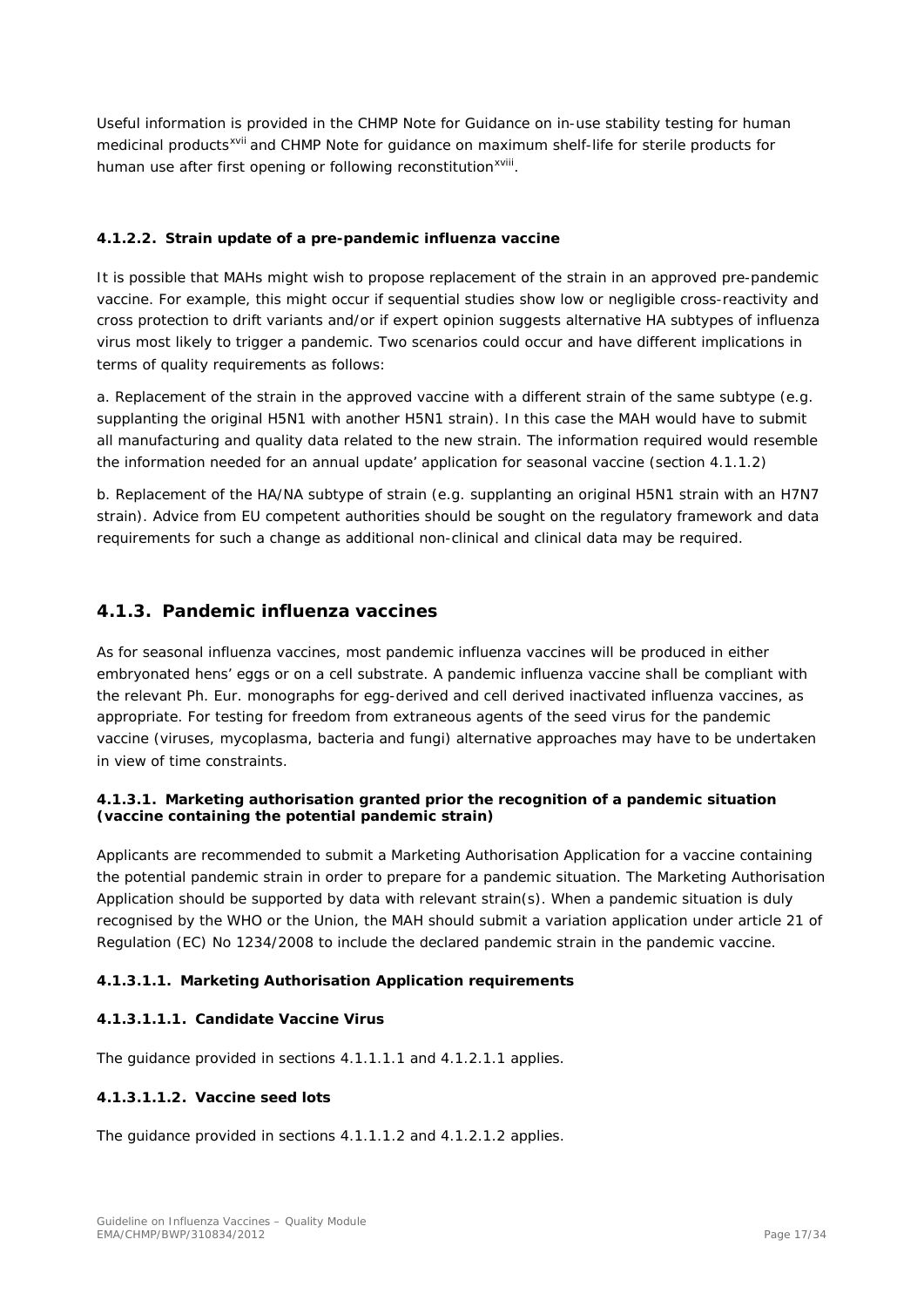#### **4.1.3.1.1.3. Substrate for virus propagation**

The guidance provided in section 4.1.1.1.3 applies.

#### **4.1.3.1.1.4. Vaccine Production**

#### **Manufacturing development**

The guidance in 4.1.2.1.4 applies.

#### **4.1.3.1.1.5. Process validation**

The guidance provided in section 4.1.1.1.5 applies.

#### **4.1.3.1.1.6. Characterisation**

The guidance provided in section 4.1.1.1.6 applies.

## **4.1.3.1.1.7. Presentation**

Pandemic vaccines can be presented either as multi-dose or single dose presentations.

The guidance provided in section 4.1.2.1.7 applies.

#### **4.1.3.1.1.8. Vaccine standardisation**

The guidance provided in sections 4.1.1.1.8 and 4.1.2.1.8 applies.

#### **4.1.3.1.1.9. Adjuvants**

The guidance provided in section 4.1.2.1.9 applies.

#### **4.1.3.1.1.10. Stability / Shelf life**

The guidance provided in section 4.1.2.1.10 applies.

A protocol for testing pandemic vaccine stability should be developed. The procedure for assignment of a shelf life / expiry date for the pandemic vaccine and its intermediates should be outlined and justified. In principle, an extension of the shelf life should be based on real-time stability data

#### **In-use stability testing**

The guidance provided in section 4.1.2.1.10 applies.

#### **4.1.3.1.2. Pandemic strain update (vaccine containing the declared pandemic strain)**

When a pandemic situation is duly recognised by the WHO or the Union, the MAH should submit a variation application under article 21 of Regulation (EC) No 1234/2008 to include the declared pandemic strain in the pandemic vaccine ('pandemic strain update').

## **4.1.3.1.2.1. Candidate Vaccine Virus**

The guidance provided in sections 4.1.1.1.1 and 4.1.2.1.1 applies.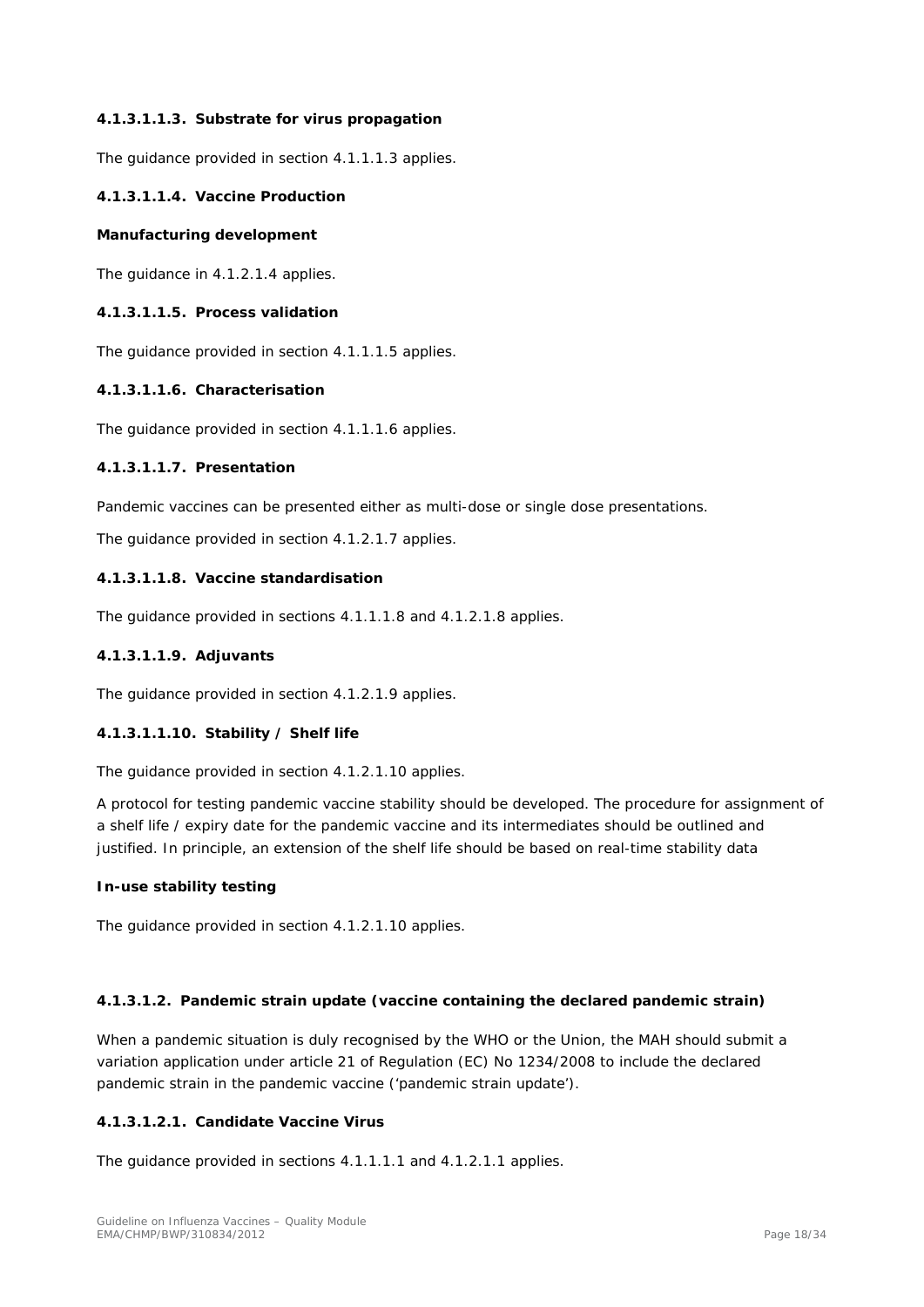It is acknowledged that full information as described in sections 4.1.1.1.1 and 4.1.2.1.1 may not necessarily be available at the time of the variation application to introduce the pandemic strain, but this should be provided within the shortest possible time lines. Where information is not available for materials which have a potential safety risk, a risk assessment for the vaccine should be provided taking into account the control strategy applied and production process characteristics.

## **4.1.3.1.2.2. Vaccine seed lots**

The guidance provided in sections 4.1.1.1.2 and 4.1.2.1.2 applies.

Until specific antisera are available from a WHO Collaborating Centre, alternative tests to confirm the identity of the seed virus (e.g. PCR) as developed for the vaccine containing the potential pandemic strain, shall be used. When such reagents become available, HI tests should be used to confirm the identity of the seed virus.

Any change to the vaccine virus seed introduced during the pandemic vaccine production campaign, e.g. a change to more productive reassortant virus, or additional passaging of the same production strain seed, should be justified. A summary of the accompanying data is shown in Table 1.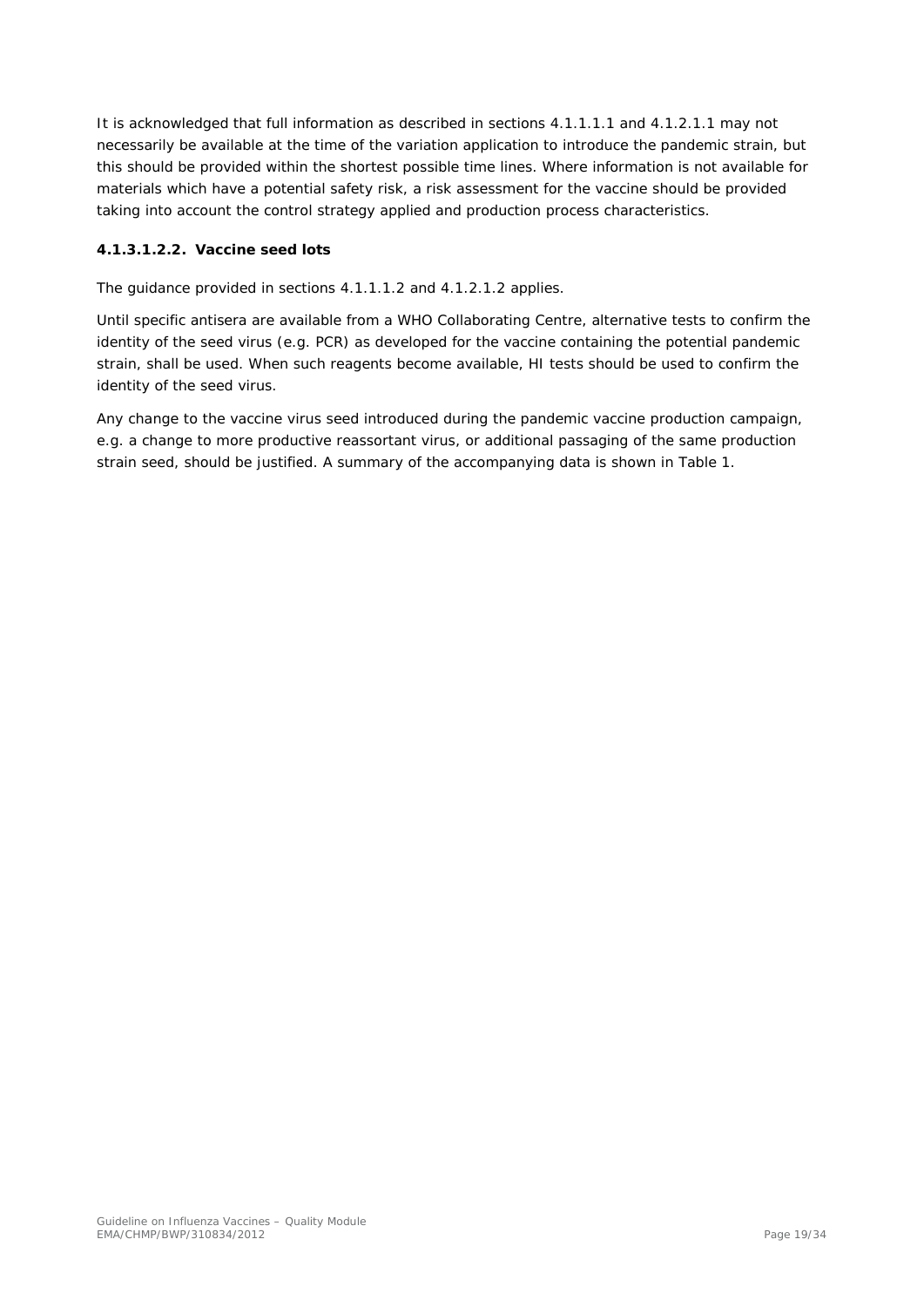| Table 1: Accompanying data to support change to the vaccine virus seed introduced during pandemic |  |  |  |  |  |
|---------------------------------------------------------------------------------------------------|--|--|--|--|--|
| vaccine production campaign                                                                       |  |  |  |  |  |

| <b>Stage of production</b>       | Data requirements                                  |
|----------------------------------|----------------------------------------------------|
| Seed virus                       | Confirmation to specifications, e.g. identity (HI, |
|                                  | NAI).                                              |
|                                  | For RG strains, seeds developed with an            |
|                                  | additional passage should be confirmed as          |
|                                  | possessing the same genetic sequence of the HA     |
|                                  | gene as that of the Master Seed and of the         |
|                                  | reference virus strain (CVV) received from the     |
|                                  | WHO CC/ERL/other approved laboratory to            |
|                                  | ensure safety (and immunogenicity) remains         |
|                                  | intact.                                            |
| Harvest (pool)                   | HA antigen yield                                   |
| Drug Substance (monovalent pool) | Process validation of critical steps which are     |
|                                  | shown to be strain specific                        |
|                                  | Characterisation data                              |
|                                  | Batch analyses; first three monobulks derived      |
|                                  | from a new working seed should be tested for       |
|                                  | the presence and type of NA antigen.               |
|                                  | Stability data in support of the claimed holding   |
|                                  | period (time lines to be indicated in case full    |
|                                  | data set not yet available)                        |
| Drug Product                     | Batch analyses                                     |
|                                  | Stability in support of the claimed shelf life     |
|                                  | (time lines to be indicated in case full data set  |
|                                  | not yet available)                                 |

Any differences seen in comparability studies (i.e. in yield, content of residuals e.g. sodium deoxycholate) should be critically discussed and supported (safety, immunogenicity) based on the manufacturer's prior production experience with influenza vaccines. The extent of the differences seen in strain characteristics between seeds should form the basis for the extent of additional data requirements (i.e. inactivation studies).

## **4.1.3.1.2.3. Vaccine production**

The guidance provided in section 4.1.2.1.4 applies.

Amendments to the production process (e.g. to improve yield, scale up), should be detailed, justified and validated.

In case human immunogenicity data are not (yet) available, appropriate immunogenicity data in animals on at least one batch should support the change of the vaccine virus (see also the Non-clinical section).

## **4.1.3.1.2.4. Process validation**

The guidance provided in section 4.1.1.1.5 applies.

## **4.1.3.1.2.5. Characterisation**

The guidance provided in section 4.1.1.1.6 applies.

Although it is not expected that full comparability of the vaccine before and after the pandemic strain update is established, the Critical Quality Attributes should be compared. Any differences should be discussed in terms of safety and immunogenicity.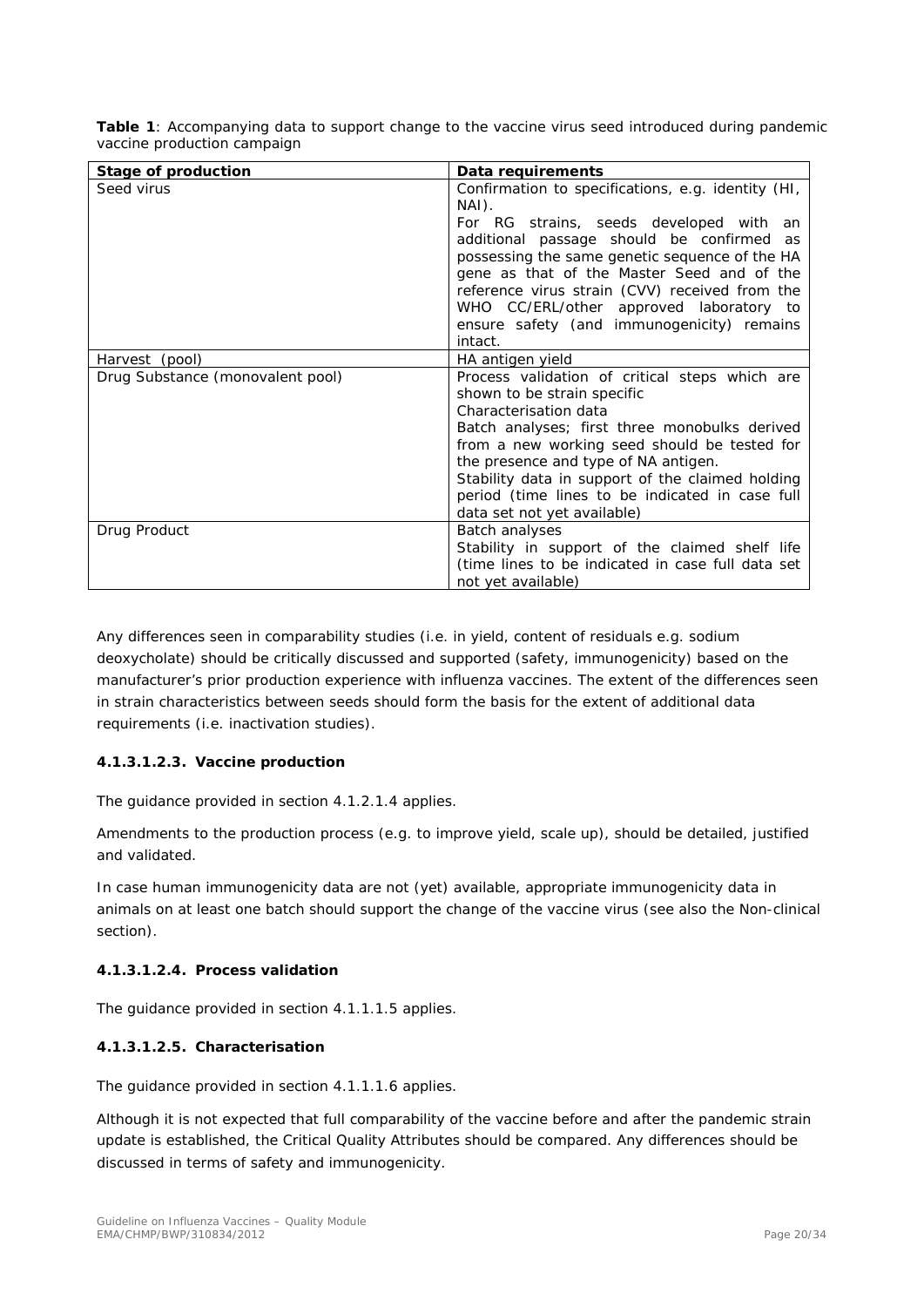## **4.1.3.1.2.6. Vaccine standardisation**

Depending on the results from the clinical trials with the vaccine containing the potential pandemic strain, a pandemic vaccine may contain a different quantity of HA than the 15 SRD µg per strain contained in the seasonal influenza vaccine.

Any alternative tests for vaccine potency, validated for the vaccine containing the potential pandemic strain, should be used as long as SRD reagents are not available. When SRD reagents become available, they shall be used for potency testing.

#### **4.1.3.1.2.7. Adjuvants**

The guidance provided in section 4.1.1.1.9 applies.

#### **4.1.3.1.2.8. Stability/ Shelf life**

Vaccine stability testing for drug substance and drug product is to be performed according to the protocol for the vaccine containing the potential pandemic strain. A shelf life and storage conditions for the pandemic vaccine containing the declared pandemic strain should be proposed. It is acknowledged that full real time data from commercial lots may not be available at the time of submission of the pandemic strain variation application. Supporting stability data may be used from small-scale development and commercial batches if these materials are representative of the final full scale manufacturing process. The shelf life claim may be supported by comparison of available real time and accelerated stability datausing the vaccines before and after the pandemic strain update.

Out of specification results or significant trending result in any the quality attribute are to be reported to the authorities.

In principle, an extension of the shelf life should be based on real-time stability data.

#### **In-use stability testing**

Vaccine in-use stability testing is to be performed according to the protocol agreed before the pandemic strain update (i.e. for the vaccine containing the potential pandemic strain)to support the claimed utilisation period for the pandemic vaccine after mixing of antigen and adjuvant system preparations.

#### *4.1.3.2. Marketing authorisation granted after the recognition of a pandemic situation ('emergency' procedure)*

The applicant has the possibility to submit a Marketing Authorisation Application once a pandemic declaration is duly recognised by the WHO or the Union.

Essentially, the guidance provided in section 4.1.3.1 applies albeit that the data should concern the declared pandemic strain.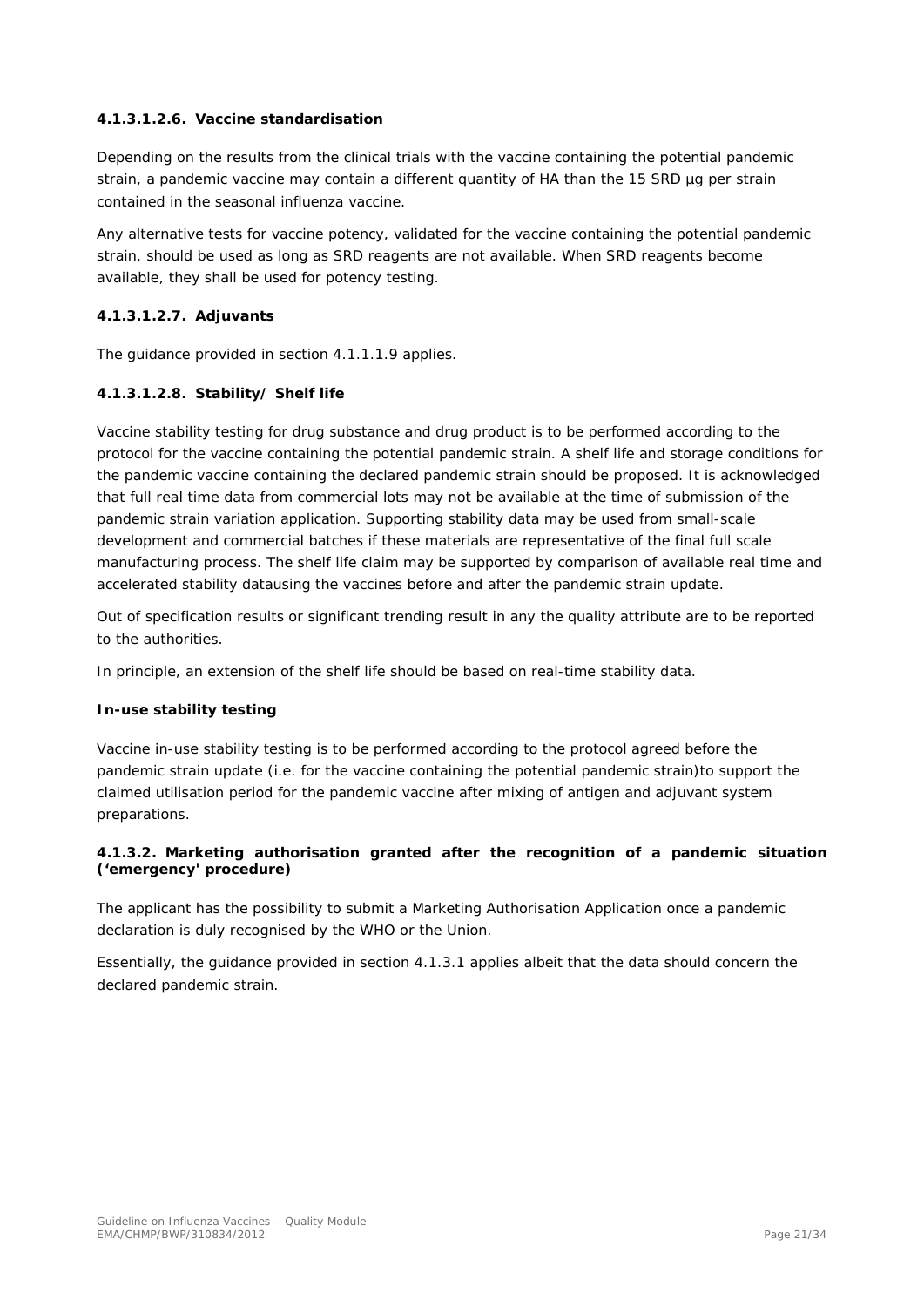## <span id="page-21-0"></span>*4.2. Live attenuated influenza vaccines*

Live attenuated influenza vaccines are produced in fertilised hens' eggs under appropriate conditions defined by the phenotypic characteristics of the attenuated master strain. In contrast to currently available inactivated influenza vaccines which are purified, very limited downstream processing can be performed on live vaccines. Therefore, only high quality starting materials tested or certified for compliance with all regulations pertinent to the manufacture of vaccines for human use should be used during production in order to eliminate any potential source of contamination that might affect the final vaccine. In particular, these issues relate to the egg substrate, to the attenuated parent strain, to the donor strain of the relevant haemagglutinin (HA) and neuraminidase (NA) and to the resulting attenuated reassortant. Influenza vaccines are updated periodically to include new influenza strains. Whenever this occurs, there are severe constraints on the time available for quality tests.

## <span id="page-21-1"></span>**4.2.1. Seasonal vaccines**

## <span id="page-21-2"></span>*4.2.1.1. Marketing Authorisation application for a seasonal vaccine*

## **4.2.1.1.1. Live attenuated parent strain**

#### **4.2.1.1.1.1. Development**

Detailed documentation is requested on the history of all biological agents used, i.e. viruses and cells, the method of preparation and a complete list of all starting materials used for construction of the attenuated parent strain.

#### **4.2.1.1.1.2. Characterisation**

Phenotypic and genetic properties of the attenuated parent strain need intensive investigation and should be documented in detail in the dossier.

The phenotypic characterisation includes studies on the markers for attenuation (performed in vivo) and on the cold-adapted (ca) or temperature sensitive (ts) phenotype (performed in vitro) under conditions allowing the detection of revertants to wild type. The absence of any neurovirulent capacity of the attenuated parent strain should be demonstrated. These studies should be performed in appropriate animal models and cover issues raised by the potential direct neurovirulence caused by the vaccine virus strains themselves or on the potential indirect neurovirulence due to secondary infections. The relevant quidance<sup>[xix](#page-33-15)</sup> applies. The suitability of small animal species for the test of neurovirulence should be explored<sup>[xx](#page-33-16)</sup>.

The genetic characterisation of the attenuated parent strain includes (i) determination of the nucleotide sequence of the complete viral genome, (ii) reports on the analysis of the molecular basis of the attenuated phenotype and (iii) demonstration of the genetic stability of the attenuated parent strain by comparison of the nucleotide sequence of the viral genome at different passage levels.

<span id="page-21-3"></span>In particular, attention should be paid to the testing for extraneous agents. These tests are performed according to the relevant requirements and guidelines on extraneous agents of viral seeds<sup>xxi</sup>, on cell substrates<sup>v,vi,vii</sup>, on tests for sterility<sup>[xxii](#page-33-18)</sup> and on tests for mycoplasmas<sup>xxiii</sup>[.](#page-33-19)

## **4.2.1.1.1.3. Vaccine seed lots**

For production of live attenuated influenza vaccine, a seed lot system of the attenuated parent strain should be established using eggs from specific pathogen free (SPF) flocks [xxiv](#page-33-20). The method of preparation should be described in detail and storage conditions of seed lots should be validated with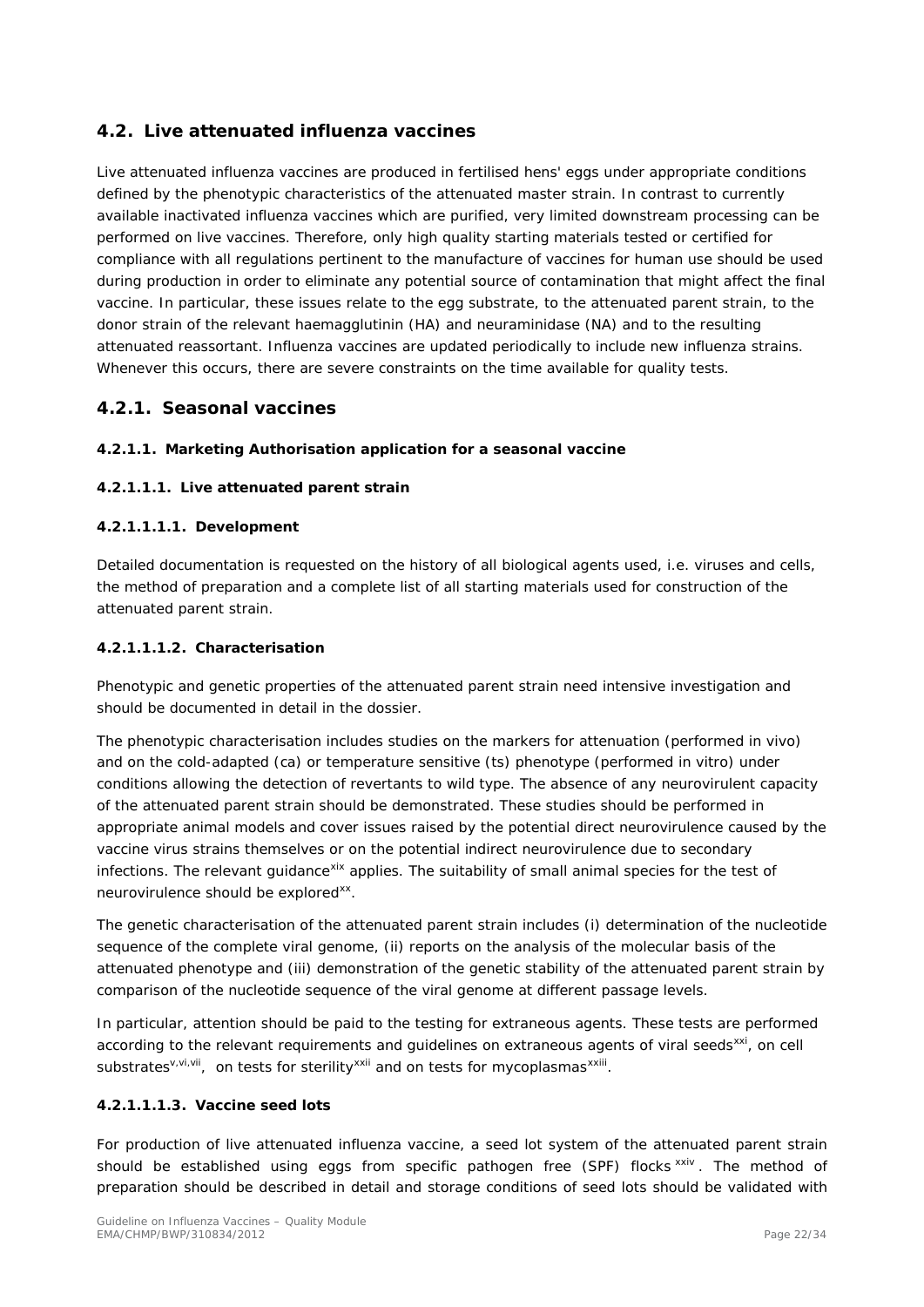respect to virus concentration, genetic stability and sterility. In addition, in case of reverse genetics technology it is also recommended to establish cDNA clone banks for the six RNA fragments that are derived from the parent strain (M, NS, NP, PA, PB1 and PB2) for manufacture of a reassortant.

A stability program for the seed lot system should be established to monitor quality attributes in case long term storage is envisaged.

Extraneous agent testing of seed lots of the attenuated parent strain should be performed according to relevant Ph Eur monographs on extraneous agents of viral seeds, on tests on sterility and on tests on mycoplasmas. If agreed with the competent authority, these tests can also be performed at the level of the reassortant Working Virus Seed.

## **4.2.1.1.2. Wild type Influenza HA & NA donor strain**

#### **4.2.1.1.2.1. Isolate and passage history**

The antigenic identity of the influenza HA & NA donor virus should be in accordance with the seasonal recommendations of the WHO and the origin and history of the donor strain should be documented.

#### **4.2.1.1.2.2. Seed Lots**

Seed lots of the donor strain should be derived from the primary isolate by propagation on eggs or in controlled and certified cell substrates. Eggs used for propagation of the donor strain should be from hens certified to be free from specified pathogens (SPF).

#### **4.2.1.1.2.3. Testing of Seed Lots**

The following tests should be performed on the final seed lot of an influenza HA & NA donor strain that will be used for reassortment with the live attenuated parental influenza strain.

An identity test for HA & NA should be performed.

Tests should demonstrate the absence of extraneous agents in the donor strain seed lot according to current Ph Eur monographs. Specific screening for human respiratory agents able to replicate in eggs should also be performed. In addition to tests already described in relevant guidelines, a multiplex PCR could be developed that is validated to detect genomes of human respiratory agents which may replicate in the egg substrate used for production of the seeds. If agreed with the competent authority, these tests can also be performed at the level of the reassortant Working Virus Seed.

Since removal or inactivation of microbial contaminants is unlikely to be possible at any level of the production process of live attenuated influenza vaccine, the presence of any microbial agent in the seed lots of the attenuated parent strain and of the donor strain is not acceptable.

#### **4.2.1.1.3. Preparation of the live attenuated reassortant virus**

Reassortment between the live attenuated parent strain and the influenza HA & NA donor strain using classical techniques or reverse genetics methodology should be performed with biological reagents, for example antisera, enzymes, etc., certified to be free from infectious agents. With the use of reverse genetics methodology, the principles and recommendations of the Note for Guidance on Gene Transfer Medicinal Products<sup>[xxv](#page-33-21)</sup> should be adhered to. The presence of the correct HA and NA derived from the influenza donor strain should be demonstrated; this can be achieved by using specific antisera and certified reference reagents and/or other methods.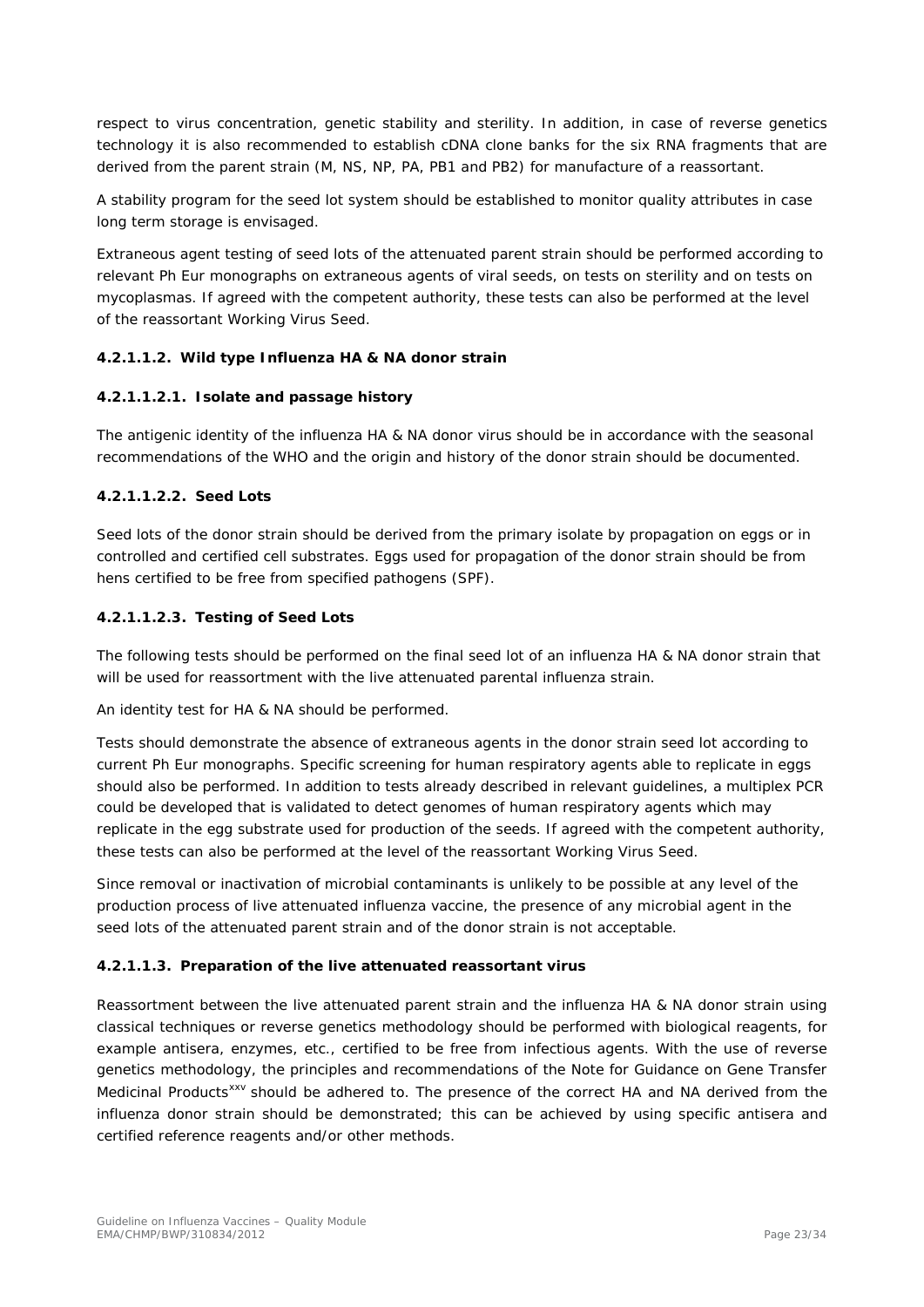## **4.2.1.1.3.1. Generation and development of seed lots from live attenuated reassortant virus**

A characterised clone of live attenuated reassortant virus is used for propagation in specific pathogen free embryonated eggs. A Master Virus Seed Lot and, optionally, a Working Virus Seed Lot derived from the Master Seed Lot should be established.

## **4.2.1.1.3.2. Characterization of Master and Working Virus Seeds Lots**

Controls applied for identification and characterization of live attenuated reassortant virus seeds include those described under 4.2.1.1.1.2. The presence of genes associated with attenuation as well as the identity of HA and NA must be demonstrated. The phenotypic characterisation includes studies on the markers for attenuation (performed in vivo) and on the cold-adapted (ca) or temperature sensitive (ts) phenotype (performed in vitro).

Each new virus seed lot is assessed for genetic stability by means of sequence analysis. Genetic stability parameters comprise a demonstration of the retention of the defined phenotypic properties and the genetic structure of the attenuated parent strain throughout seed lot production beyond (at least five passages) production level.

Lack of neurovirulence of the live attenuated reassortant virus should be demonstrated. Justification should be given if the test is not performed or replaced by an alternative test.

## **4.2.1.1.4. Substrate for virus propagation**

Influenza virus used in the preparation of seed lots is propagated in fertilised eggs from chicken flocks free from specified pathogens (SPF) (Ph.Eur. 5.2.2) or in suitable cell cultures (Ph.Eur. 5.2.3), such as chick-embryo fibroblasts, chick kidney cells obtained from SPF chicken flocks (Ph.Eur. 5.2.2), or a diploid or continuous cell line.

## **4.2.1.1.5. Vaccine Production**

In general, special attention should be given to aseptic production conditions strictly avoiding contamination of the production system with extraneous agents. Since it may be difficult to perform a test for extraneous agents on single virus harvests, uninoculated control eggs are incubated in parallel to production eggs and tested for the absence of extraneous agents. Alternatively, single harvests may be tested for extraneous agents on suitable cell substrates in the presence of influenza HA neutralizing antibodies.

## **4.2.1.1.5.1. Egg substrate used for production**

Flocks of hens used for egg production should be stringently controlled for the presence and maintenance of the SPF status at regular time intervals. Only controlled eggs from such flocks should be used for production of the live attenuated influenza vaccine.

## **4.2.1.1.5.2. Virus harvest**

As for any live viral vaccine, the addition of preservatives such as thiomersal is contraindicated. Only virus harvests which are within an acceptable specification of bioburden and are manufactured from seed lots that comply with the tests for HA identity should be used for further propagation. If agreed with the competent authority, tests for bioburden and mycoplasmas can be performed at an appropriate stage following downstream processing of the single virus harvest. A specification should be provided for potency, e.g. determination of the egg infectious dose (EID50) of live attenuated virus/ml of chorio-allantoic fluid or assay specific unit such as Fluorescence Focus Units.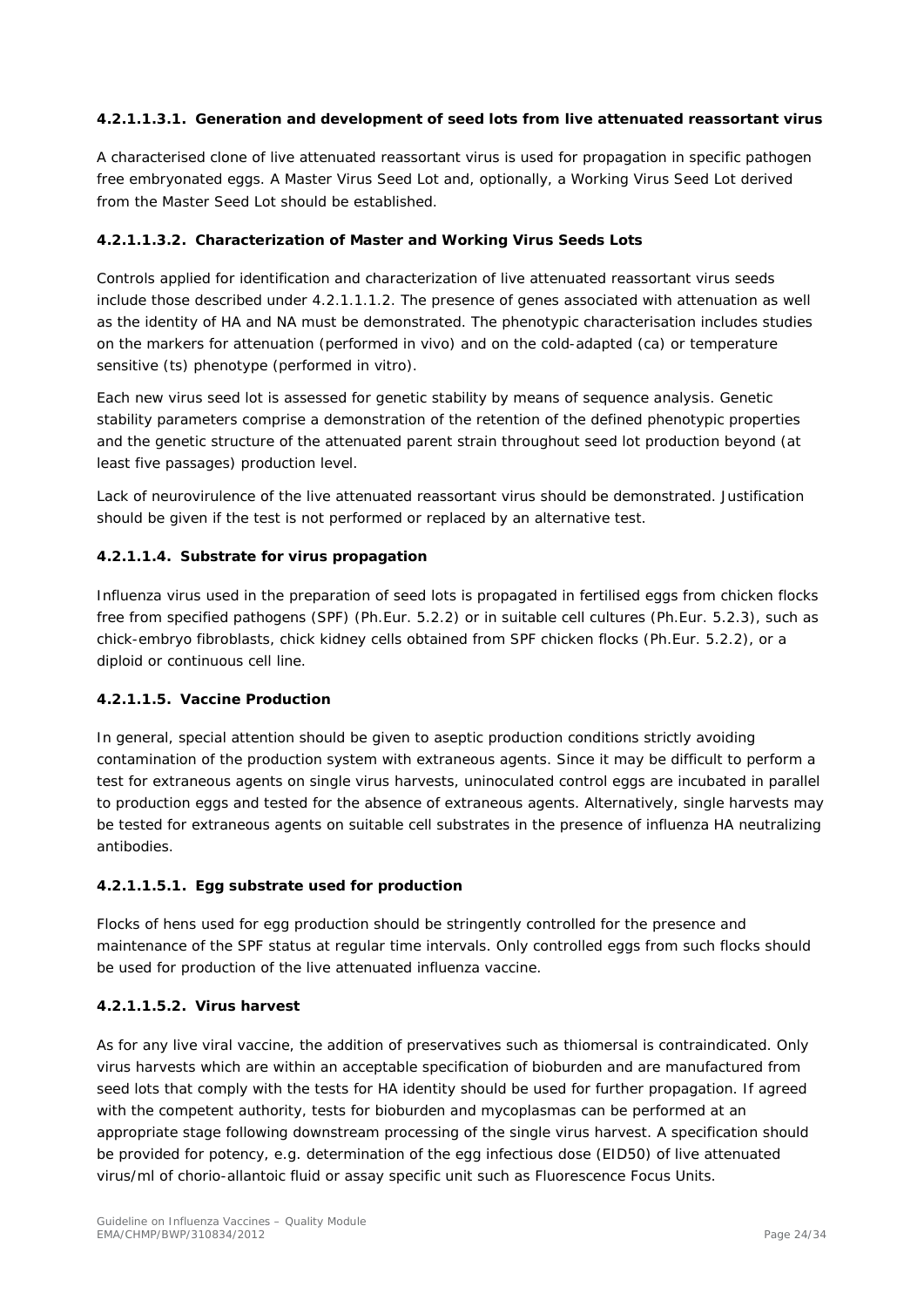## **4.2.1.1.5.3. Monovalent bulk vaccine**

Tests on the monovalent bulk vaccine include tests on the retention of genetic markers and confirmation of the phenotype of the live attenuated virus. The phenotypic characterisation includes studies on the markers for attenuation (performed in vivo) and on the cold-adapted (ca) or temperature sensitive (ts) phenotype (performed in vitro) under conditions allowing the detection of revertants to wild type.

An identity test for HA & NA should be performed.

## **4.2.1.1.5.4. Trivalent bulk vaccine / final vaccine**

Trivalent bulks fall within tight specifications for potency. Potency, ovalbumin content and bacterial endotoxin concentration should fall within tight specifications. Thermal stability of the final vaccine should be adequately documented in real time stability studies and in studies at elevated temperatures. An end of shelf life specification should be defined and adequately justified.

#### **4.2.1.1.6. Process validation**

Process validation data should be generated to demonstrate that critical processes, operated within established parameters, can perform effectively and reproducibly to produce a medicinal product meeting its predetermined specifications and quality attributes.

#### **4.2.1.1.7. Characterisation**

Characterisation is necessary to allow relevant specifications to be established and may support the scientific evaluation of comparability after product or process changes have been introduced.

The biological, immunological and physicochemical properties of the HA antigen should be verified using a wide range of state-of-the-art analytical methods. For example, particle aggregation, phenotype/genotype, virus morphology, potency, percentage of infectious particles, should be evaluated.

Process related impurities (e.g. ovalbumin / host cell protein), downstream-derived impurities should be identified, quantified and data used to set release specifications.

#### **4.2.1.1.8. Presentation**

Where there is a need for a presentation tailored to a specific target population, its introduction should be supported by appropriate quality data, including but not limited to compatibility, process manufacturing validation and stability data.

#### **4.2.1.1.9. Vaccine standardisation**

For determination of potency the number of infectious virus particles per vaccine dose (e.g. EID50 or TCID 50 (tissue culture infectious dose or other assay specific unit) should be determined using an appropriate virus reference preparation. Particular consideration should be given to assay specificity, e.g. suitable reference reagents for each subtype should be used.

#### **4.2.1.1.10. Stability / Shelf life**

Stability data for the influenza vaccine should be developed as described in Ph. Eur monograph of Vaccines for Human Use<sup>i</sup> and ICH Q5C<sup>xi</sup>. Stability data, comprising studies under real-time and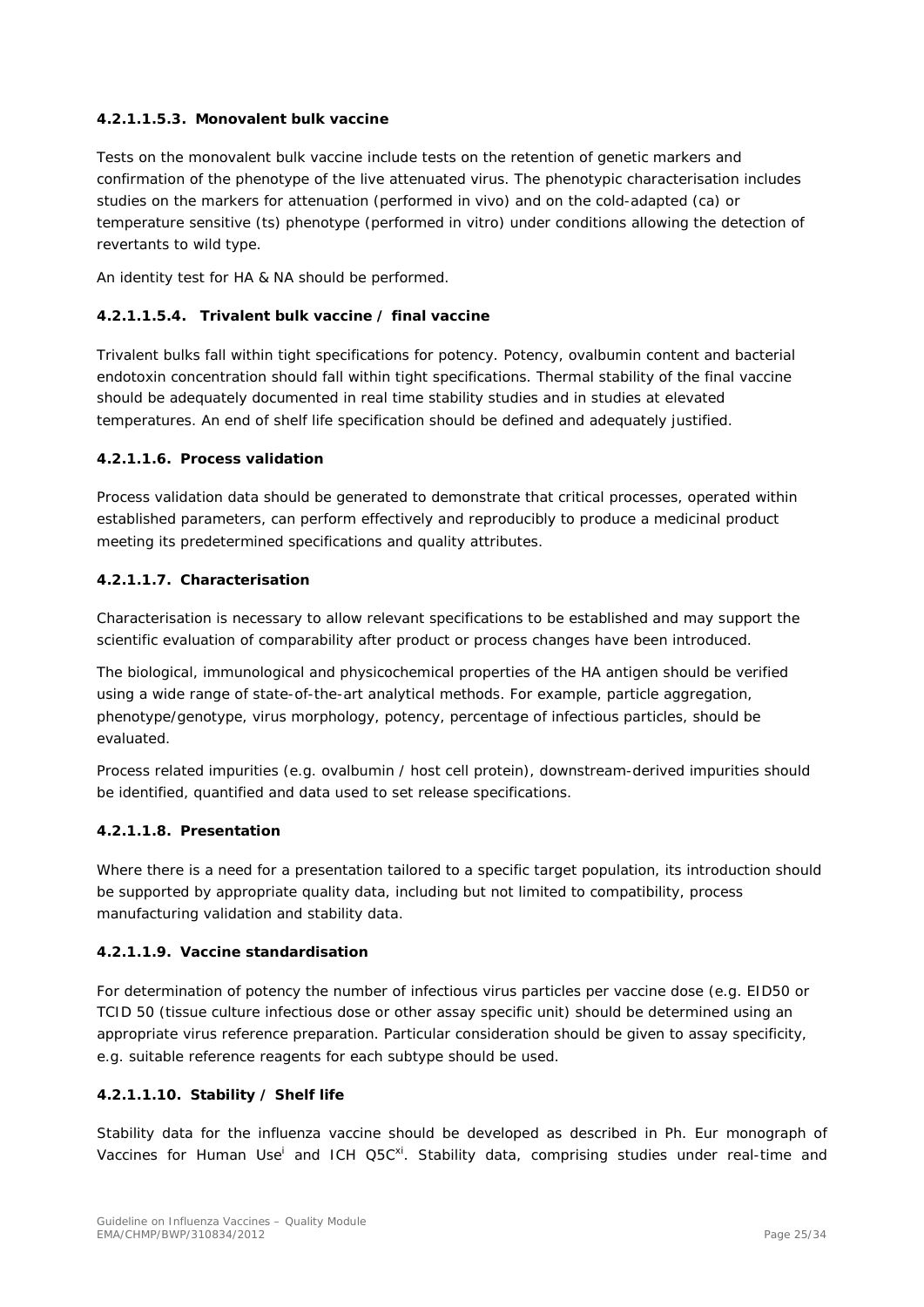accelerated conditions, should be presented for drug substance (monovalent bulk) and drug product (final formulated vaccine) in support of the maximum storage time and shelf life, respectively.

A protocol for testing vaccine stability should be developed. The procedure for assignment of a shelf life / expiry date should be outlined and justified.

Any extension of the shelf life up to one year should be based on real-time stability data.

#### <span id="page-25-0"></span>*4.2.1.2. 'Annual update' application for a seasonal vaccine*

#### **4.2.1.2.1. First step submission – "Quality"**

#### **4.2.1.2.1.1. Wild type Influenza HA & NA donor strain / Preparation of the live attenuated reassortant virus**

Production history of the seed including:

- description of the derivation of the seed starting from master attenuated donor virus and WHO recommended strain(s);
- passage history;
- genetic sequence of the seed;
- phenotypic characterisation (including studies on the markers for attenuation (performed in vivo) and on the cold-adapted (ca) or temperature sensitive (ts) phenotype (performed in vitro) under conditions allowing the detection of revertants to wild type, and identity tests for HA & NA );
- genetic stability for the seed lot including relevant genotypic and phenotypic markers (e.g. full genetic sequencing);
- analytical protocols (including extraneous agents safety test); Where the seed virus is tested for extraneous agents using PCR, and if in discussion with the competent authorities the need for additional PCR testing of the seed has been agreed, these data should be included in this application.
- neurovirulence test; Neurovirulence testing of annual updates (i.e. antigenically drifted strains) is normally not required. Neurovirulence testing will be required if a new HA subtype of influenza A virus (i.e. non-H1, non-H3 subtype) or a novel influenza B virus type differing from the currently circulating genetic lineages is included in the vaccine or in case specific safety concerns arise.

#### **4.2.1.2.1.2. Manufacturing development**

Any optimization in the vaccine production process (within the limits of the marketing authorisation dossier) needed due to specific strain characteristics should be clearly indicated and justified (3.2.S.2).

The formulation development (actual formula (new season's strains) and Certificate of Analysis when available (either in quality or in clinical submission) of batch(es) used in clinical trial(s), where these are required.

#### **4.2.1.2.1.3. Process validation / process consistency**

Critical manufacturing steps should be re-evaluated for the newly strain(s).

Batch analysis results of first three monovalent bulks from each new seed lot intended for commercial production should be presented.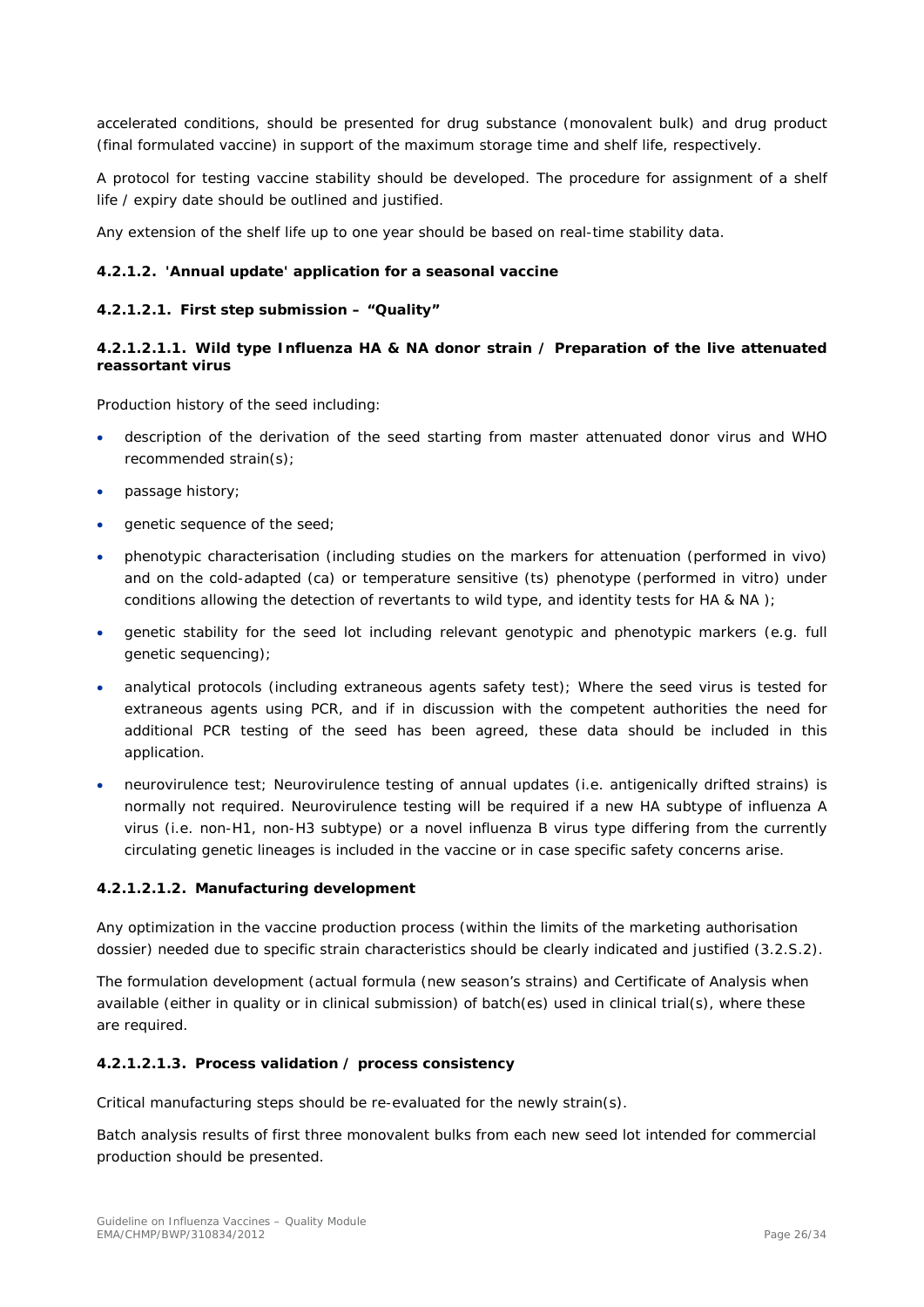Batch analysis results of Drug Product including thermal stability should be provided.

## **4.2.1.2.1.4. Vaccine standardisation**

Validation of analytical procedures should be shown where they are potentially impacted by the strain change(s), e.g. validation of the potency assay. Validation data are expected for the monovalent bulk (3.2.S.4.3), as well as trivalent bulk or drug product (3.2.P.5.3).

A copy of the approved specifications for the monovalent bulk(s) (3.2.S.4.1) and drug product (3.2.P.5.1) as well as an overview of the analytical procedures (3.2.S.4.2) should be presented in tabular format.

#### **4.2.1.2.1.5. Stability / Shelf life**

Stability test results from monovalent bulks should be presented where they are used for more than one year (3.2.S.7)

For the drug product, stability data from the previous season should be submitted as well as a stability commitment to put a number of drug product lots on a stability program detailed in a post-approval stability protocol (3.2.P.8). Accelerated stability trends can be used to show that new strains are likely to have same stability characteristics as those used in stability studies on which shelf-life is based.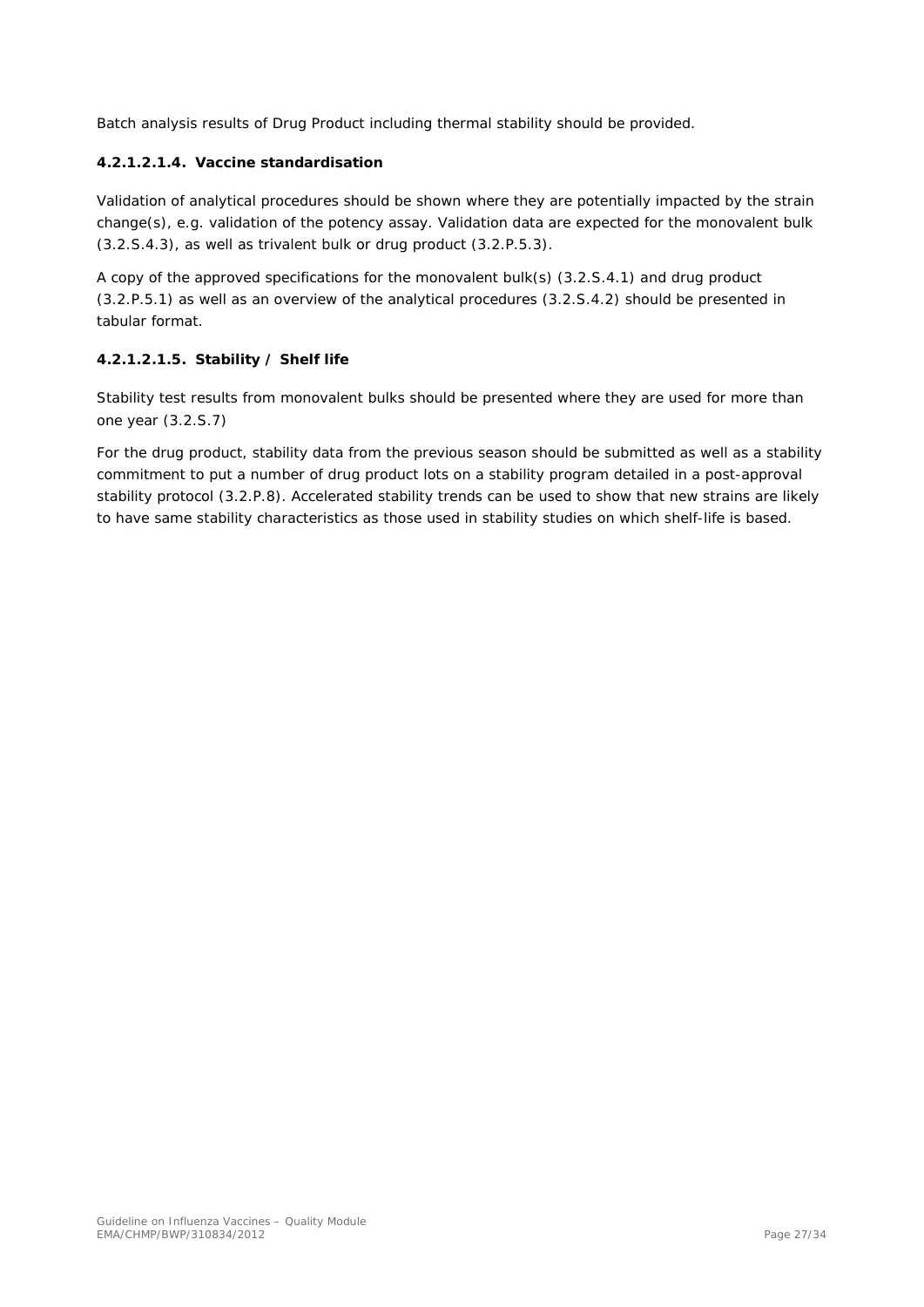## <span id="page-27-0"></span>*Annex 1*

## *Guideline on quality aspects on the isolation of candidate influenza vaccine viruses in cell culture*

#### *Executive summary*

This Guideline lays down the quality recommendations for cells used to isolate candidate influenza vaccine viruses, the conditions under which the viruses are isolated and the subsequent passage of the viruses until the manufacturer's Master Seed is prepared under GMP conditions.

#### *1.* **Introduction (background)**

Many influenza vaccine manufacturers are developing cell culture processes for the production of inactivated vaccine using a variety of cell types and several such vaccines have been licensed within the EU. Manufacturers of cell-derived vaccine typically use the recommended egg-derived candidate vaccine virus to derive their seed virus; this may be the wild type egg isolate or a high growth reassortant (hgr), especially for influenza A viruses. There is currently no published evidence that the use of an egg-derived hgr provides a growth advantage in cells compared with the wild type egg derived recommended strain – it is simply the vaccine virus that is available from WHO collaborative laboratories that supply such viruses.

Manufacturers of cell-derived influenza vaccine may prefer to use a cell-only passaged virus instead of one that has been egg-adapted. This is because research indicates that when a human influenza virus is adapted to grow in eggs, it undergoes phenotypic changes [1]. Virus isolated on mammalian cell cultures do not, at least initially, undergo the type of selection that occurs during initial passage in eggs and typically the haemagglutinin (HA) of a cell isolated virus is structurally more related to the virus found in clinical specimens in contrast to egg-adapted variants in which specific HA amino acid substitutions have been identified [1].

For the reasons mentioned above, manufacturers are now keen to use non-egg adapted viruses, which are antigenically closer to the wild type virus. However, cells in general use by National Influenza Centres and WHO Collaborating Centres for virus isolation are not qualified/validated for use in deriving a candidate vaccine virus and so currently only egg-isolated viruses are taken forward as vaccine candidates.

The major concern in isolating vaccine viruses in cells is the possibility of adventitious agent contamination that might derive from the cells, the environment or materials used during isolation and propagation of the viruses. Thus, the purpose of this document is to provide regulatory guidance on the quality of the cells used to isolate the virus, the conditions under which viruses are isolated and the subsequent passage of these viruses until the manufacturer's master seed is prepared according to GMP. Normally, regulatory guidance is directed towards the vaccine manufacturers as it is they who have the responsibility for ensuring that their vaccine seed is suitable for the production of a human influenza vaccine. However, it is appreciated that the isolation of influenza candidate vaccine viruses will normally take place in WHO Collaborating Centres and as such, from a practical point of view, these laboratories should be familiar with the EU recommendations presented in this document.

The quality aspects of the establishment of a manufacturer's Master Seed lot and subsequent use in a cell vaccine manufacturing process have been described above and will not be further addressed in this document.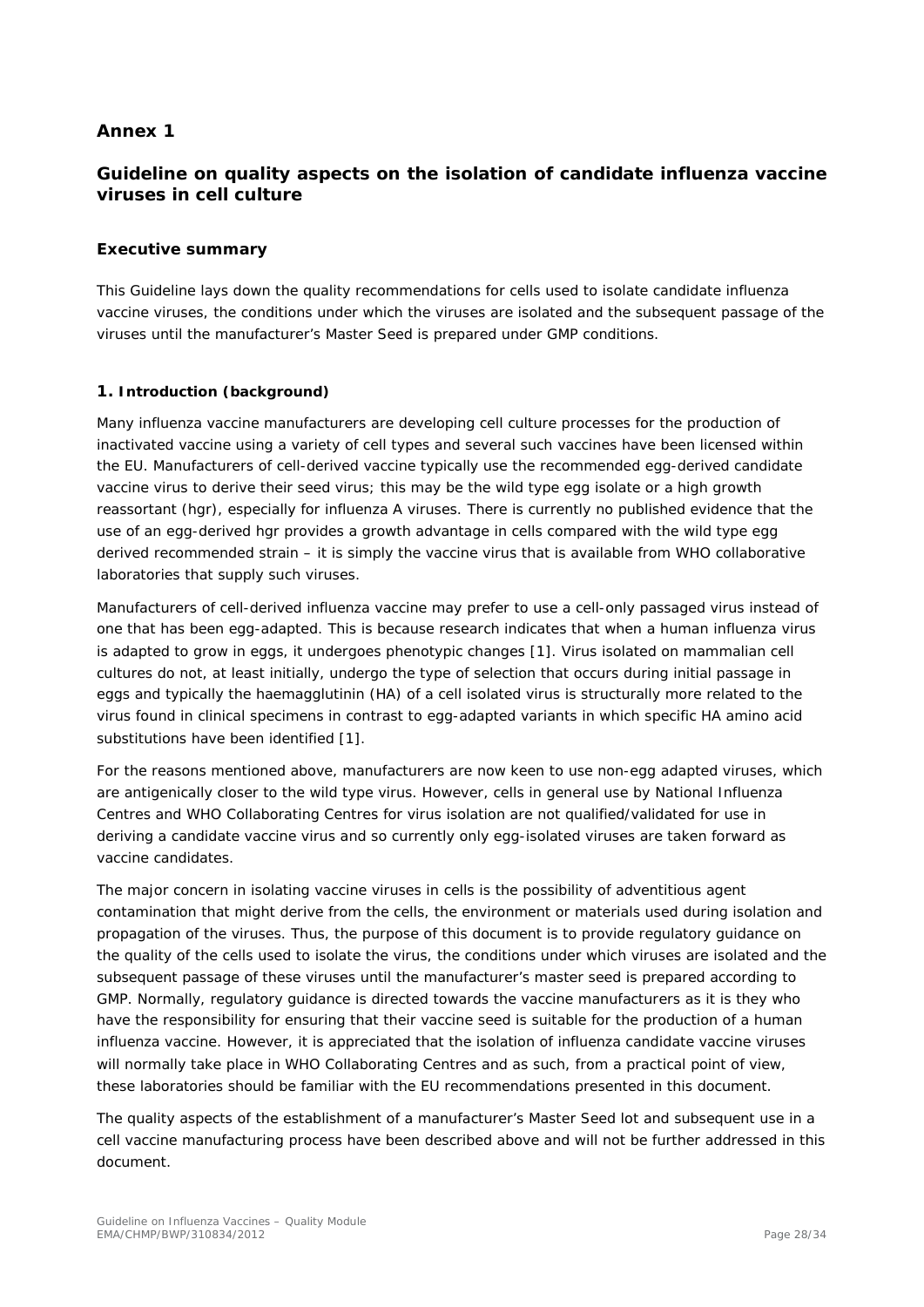## *2. Scope*

An influenza virus isolated on cell culture could be used to derive a seed virus for either a cell culture or an egg vaccine production process for the manufacture of inactivated or live attenuated influenza vaccines. Thus, the scope of this document is to provide guidance for the isolation on cell culture of any potential influenza vaccine virus intended for cell culture or egg-based influenza vaccine manufacture. It should be reminded however that influenza viruses used in vaccines should also follow the recommendations published by the WHO on this matter.

## *3. Legal basis*

This guideline has to be read in conjunction with the introduction and general principles (4) and Part 1 of the Annex I to Directive 2001/83 as amended.

This guideline should be read in conjunction with all other relevant guidelines, especially those pertinent to the production and quality control of influenza vaccines. Furthermore, reference is made to the Ph. Eur. General chapter 5.2.3 on cell substrates for the production of vaccines for human use [2] and to the Influenza vaccine Ph. Eur. monographs which state the following: "The origin and passage history of virus strains shall be approved by the competent authority."

## *4. Main guideline text*

## *4.1. Cell substrate used for the isolation*

There is good experience in the use of certain cell substrates in influenza virus research and vaccine development, such as MDCK, Vero and primary cells of chick origin. Where a cell line is used, cells should be derived from a cell banking system.

The main concern regarding the cells is their microbial and viral safety and the cells should, in principle, meet the requirements of Ph. Eur. general chapter 5.2.3. on 'Cell substrates for the production of vaccines for human use' in this respect.

The origin, source and history of the cells should be available (including the nature of media used in their propagation) and the identity and purity of the cells should be verified<sup>[7](#page-28-0)</sup>.

Tumourigenicity testing would not be required for cell lines for which relevant information is available such as MDCK, Vero, PerC.6 or for primary cells of chick origin.

Cells from a cell bank system approved for use for human vaccine manufacture that comply with Ph. Eur. general chapter 5.2.3 would be acceptable for virus isolation.

It should be noted that some cell lines, e.g. Vero cells, are able to propagate a wide range of (human) viruses and there is an increased risk of isolating a co-infecting human virus from a clinical specimen in addition to an influenza virus (where such co-infections exist).

## *4.2. Cell manipulation, virus isolation and virus propagation*

The composition and source of media used for all cell culture manipulations including cell passaging, virus isolation and virus propagation should be recorded in detail. The use of animal-free components is recommended. If substances of human or animal origin are used they should be free from infectious agents. Bovine serum used for the preparation and maintenance of cell cultures should be irradiated and should comply, in principal, with the Note for guidance on the use of bovine serum in the

<span id="page-28-0"></span> $7$  Where a cell banking system is in operation, identity and purity would normally be assessed for the Master Cell Bank.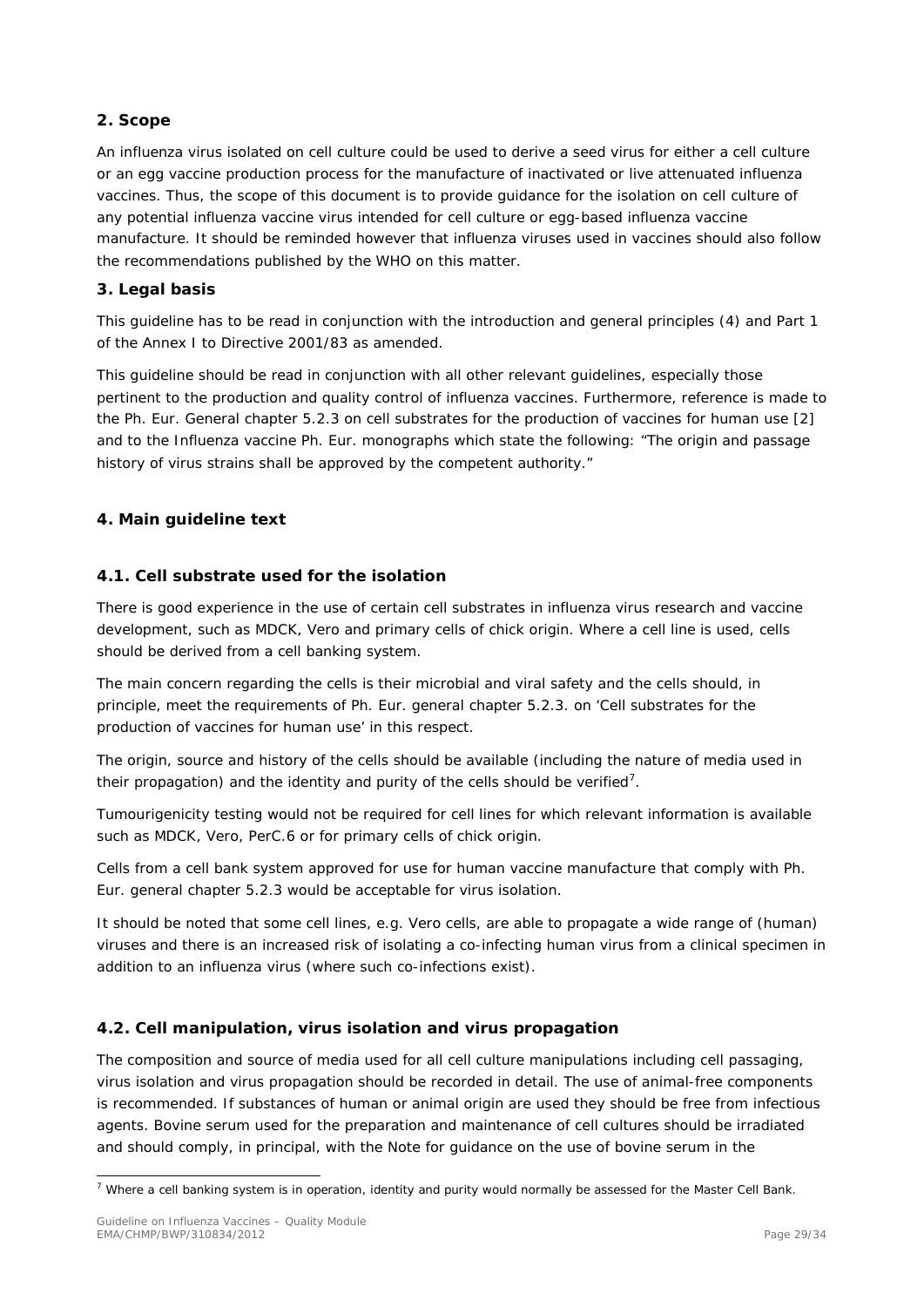manufacture of human biological medicinal products [3]. Animal-derived materials used in cell culture manipulations must be compliant with the current version of the Transmissible Spongiform Encephalopathy Note for Guidance [4].

Handling of viruses should take place within a dedicated microbiological safety cabinet (MSC). Only one virus isolate should be handled at any one time and the MSC should be sprayed with ethanol or other disinfectant before and after use. The MSC should be run for a minimum period before a second virus is handled. Greater segregation of different subtypes of virus should be considered. A dedicated storage system for cells and for candidate vaccine viruses should be in place and the distribution of viruses should be recorded.

## *4.3. Quality assurance*

Assurance should be provided that the propagation of cells and viruses involves the use of dedicated facilities and that staff are fully trained (or undergoing training) in all procedures. Documentation should allow full traceability of procedures, equipment performance, origin of materials and training competency of staff. While manufacturers may source candidate vaccine viruses from WHO laboratories which have optimised their suitability for use in vaccine production, marketing authorisation holders are reminded that they are responsible for the suitability of their Master Seed for use in their individual production systems.

Working to GMP/GLP is not expected for the virus isolation process.

Where a cell-isolated virus is used in the manufacture of vaccine in eggs, if the virus has been derived in accordance with this guidance, there should be no impact on the quality requirements of the egg manufactured vaccine.

## *References*

[1] Robertson, J.S. (1993) Clinical influenza virus and the embryonated hen's egg. Reviews in Medical Virology 3, 97-106

[2] European Pharmacopoeia general chapter 5.2.3. Cell substrates for the production of vaccines for human use, 01/2009:50203

[3] Note for guidance on the use of bovine serum in the manufacture of human biological medicinal products. CPMP/BWP/1793/02,<http://www.emea.europa.eu/pdfs/human/bwp/179302en.pdf>

<span id="page-29-0"></span>[4] Note for guidance on minimising the risk of transmitting animal spongiform encephalopathy agents via human and veterinary products (EMEA/410/01 Rev. 3), [http://www.ema.europa.eu/ema/pages/includes/document/open\\_document.jsp?webContentId=WC500](http://www.ema.europa.eu/ema/pages/includes/document/open_document.jsp?webContentId=WC500003700) [003700](http://www.ema.europa.eu/ema/pages/includes/document/open_document.jsp?webContentId=WC500003700)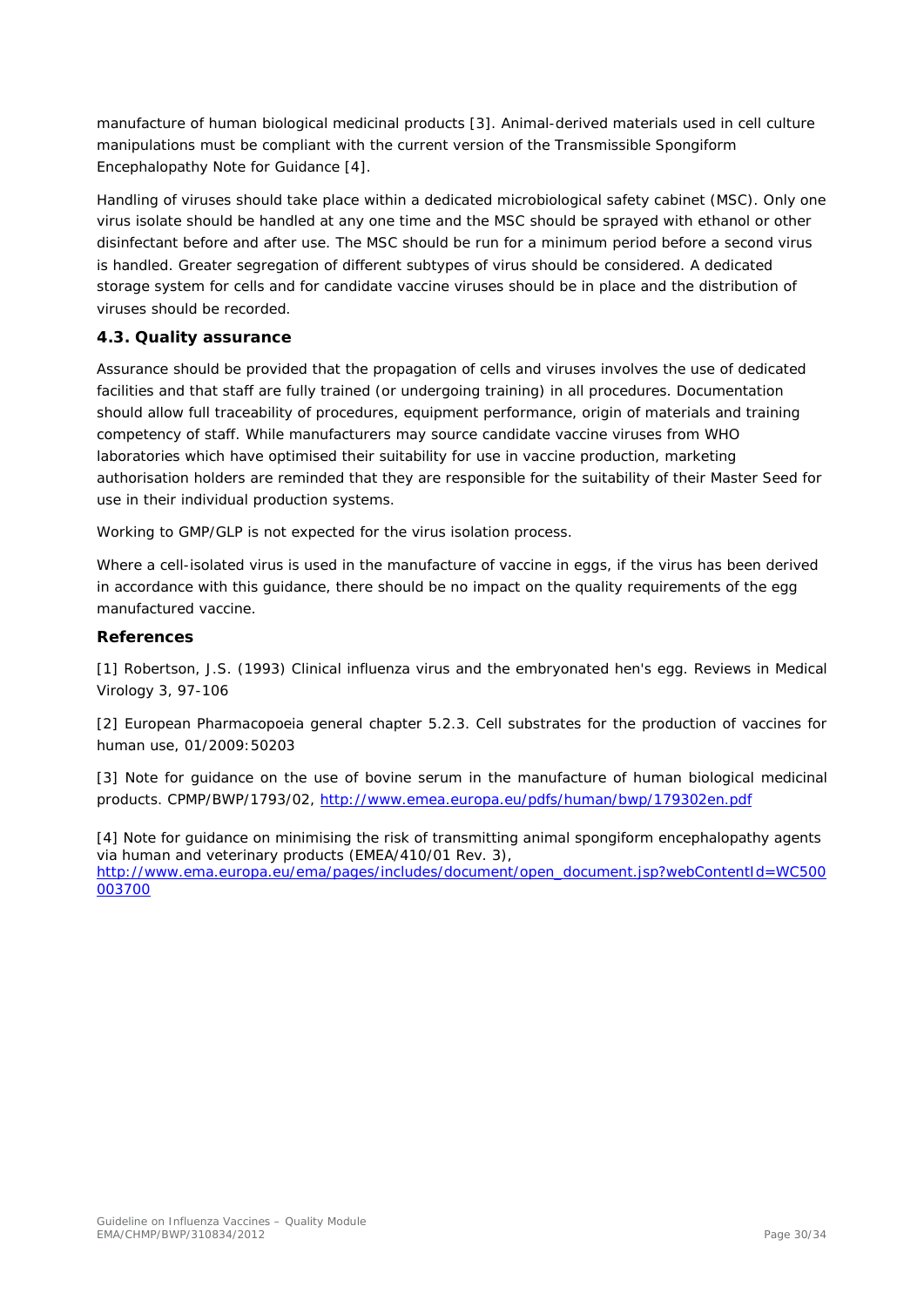## *Annex 2*

## *Influenza Virus Produced by Reverse Genetics Derivation from a highly pathogenic precursor (Example)*

**Virus description**: *a reverse genetics derived 2:6 reassortant between A/abc/123/04 and A/PR/8/34*

## **Passage history**: Vero x, Egg x

| Parameter                 | SOP/Method                       | <b>Results/Comments</b>             |  |  |
|---------------------------|----------------------------------|-------------------------------------|--|--|
| A/abc/123/03<br>virus     | BSL4<br><b>SOP</b><br>at<br>XVZ, | Original egg grown virus from       |  |  |
| growth in eggs            | containment                      |                                     |  |  |
| Cloning and genetic       | Standard<br>molecular            | A/abc/123/04 HA segment cloned      |  |  |
| modification<br>Οf        | biological techniques            | polybasic cleavage<br>with<br>site  |  |  |
| A/abc/123/04<br><b>HA</b> |                                  | excised and stabilising mutations   |  |  |
| segment                   |                                  | introduced                          |  |  |
|                           |                                  |                                     |  |  |
| Sequencing of cloned      | Plasmid DNA cycle sequening      | A/abc/123/04-like with absence of   |  |  |
| HA                        |                                  | polybasic amino acids at cleavage   |  |  |
|                           |                                  | site                                |  |  |
| of<br>Cloning             | Standard<br>molecular            | A/abc/123/04 NA segment cloned      |  |  |
| A/abc/123/04<br><b>NA</b> | biological techniques            | unmodified                          |  |  |
| segment                   |                                  |                                     |  |  |
| Sequencing of cloned      | Plasmid DNA cycle sequening      | A/abc/123/04-like                   |  |  |
| NA.                       |                                  |                                     |  |  |
| PR8 plasmids              | Standard<br>molecular            | Prepared by or Provided by          |  |  |
|                           | biological techniques            |                                     |  |  |
| Plasmid preparation       | SOP xyz                          | Plasmids HAxx and NAzz used plus    |  |  |
|                           |                                  | six PR8 'backbone' and four helper  |  |  |
|                           |                                  | plasmids                            |  |  |
| Vero cells                | SOP xyz                          | Cells are validated<br>for<br>human |  |  |
|                           |                                  | vaccine manufacture                 |  |  |
|                           |                                  |                                     |  |  |
| Reverse genetics          | SOP xyz                          | The Vero cell rescued virus was     |  |  |
|                           |                                  | passaged twice in eggs; HA titre    |  |  |
|                           |                                  | abc                                 |  |  |

## *Influenza Virus Produced by Reverse Genetics, Specification (Example)*

**Virus description**: *a reverse genetics derived 2:6 reassortant between A/abc/123/04 and A/PR/8/34*

**Passage history**: Vero x, Egg x

| Parameter                      | SOP/Method                 | <b>Specification</b>                                                              | <b>Result</b>             |      |
|--------------------------------|----------------------------|-----------------------------------------------------------------------------------|---------------------------|------|
| Antigenic analysis of<br>virus | SOP xyz                    | A/abc/123/04-like                                                                 | Complies<br>specification | with |
| Virus titre                    | SOP xyz                    | N/A                                                                               | HA titre of $\ldots$      |      |
| Infectivity in eggs            | SOP xyz                    | N/A                                                                               | 10x EID50/ml              |      |
| HA sequence of virus           | RT-PCR/cycle<br>sequencing | A/abc/123/04-like with absence<br>polybasic amino acids at<br>οf<br>cleavage site | Complies<br>specification | with |
| NA sequence of virus           | RT-PCR/cycle<br>sequencing | A/abc/123/04-like                                                                 | Complies<br>specification | with |
| Chicken<br>pathogenicity test  | SOP xyz                    | IVPI 1.2 or less                                                                  | Result<br>Complies        | with |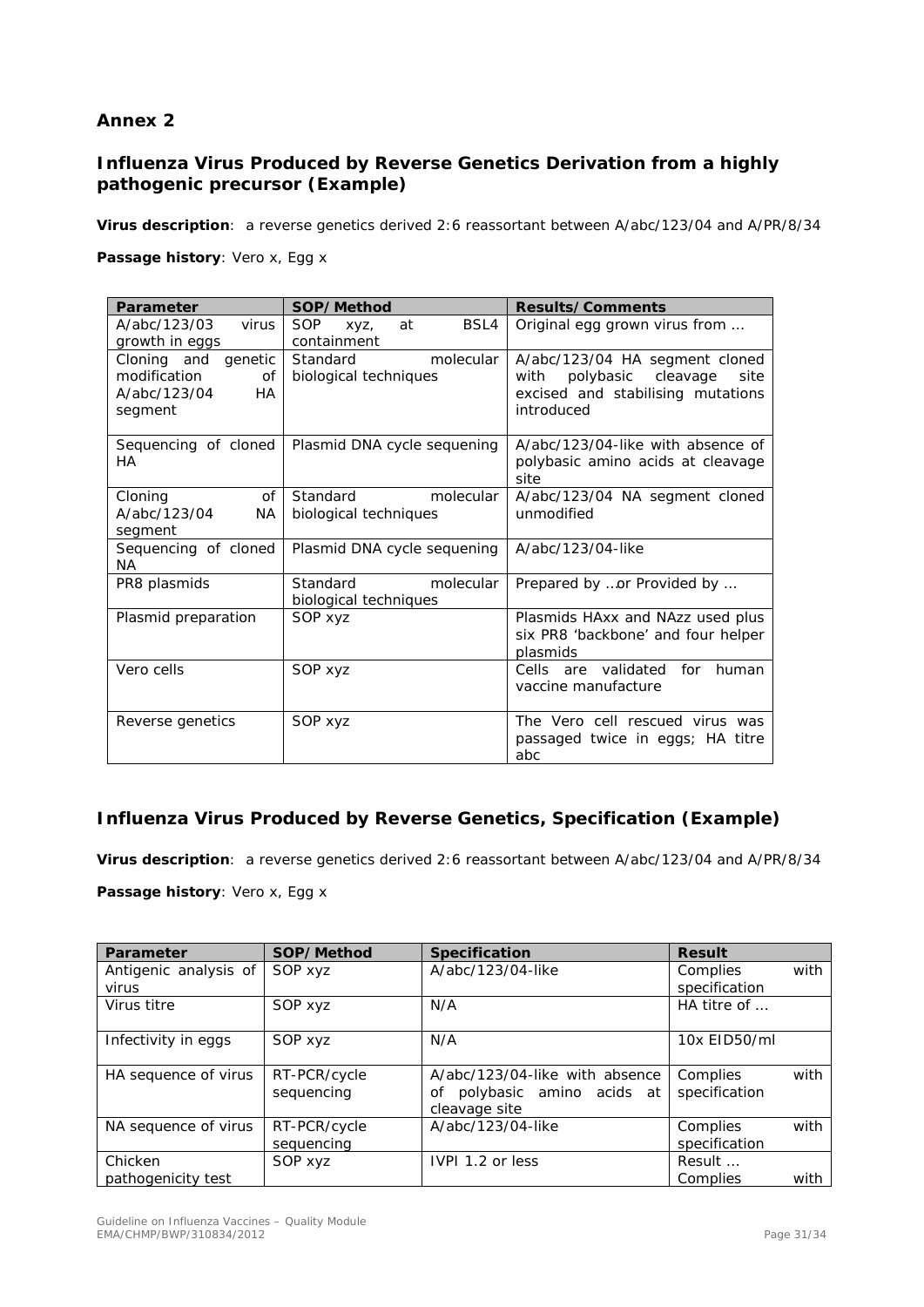|                                                               |                                 |                                                                                                                                                                                                  | specification                     |
|---------------------------------------------------------------|---------------------------------|--------------------------------------------------------------------------------------------------------------------------------------------------------------------------------------------------|-----------------------------------|
| pathogenicity<br>Ferret<br>test                               | SOP xyz                         | Viral titres in respiratory tissue<br>greater than<br>parental<br>no.<br>viruses.<br>Virus replication restricted<br>to<br>respiratory tract.<br>Clinical symptoms indicative of<br>attenuation. | Complies<br>with<br>specification |
| Egg embryo test                                               | SOP xyz                         | Does not kill embryos                                                                                                                                                                            | with<br>Complies<br>specification |
| Sterility                                                     | SOP xyz                         | Meets requirement                                                                                                                                                                                | with<br>Complies<br>specification |
| Contamination<br>0f<br>with<br>plasmid<br>virus<br><b>DNA</b> | <b>PCR</b>                      | N/A                                                                                                                                                                                              | Result                            |
| Animal<br>materials<br>used<br>during<br>derivation of virus  | Traceability<br>0f<br>materials | Compliance with EU Guideline<br>on TSE                                                                                                                                                           | Complies<br>with<br>specification |

N/A: not applicable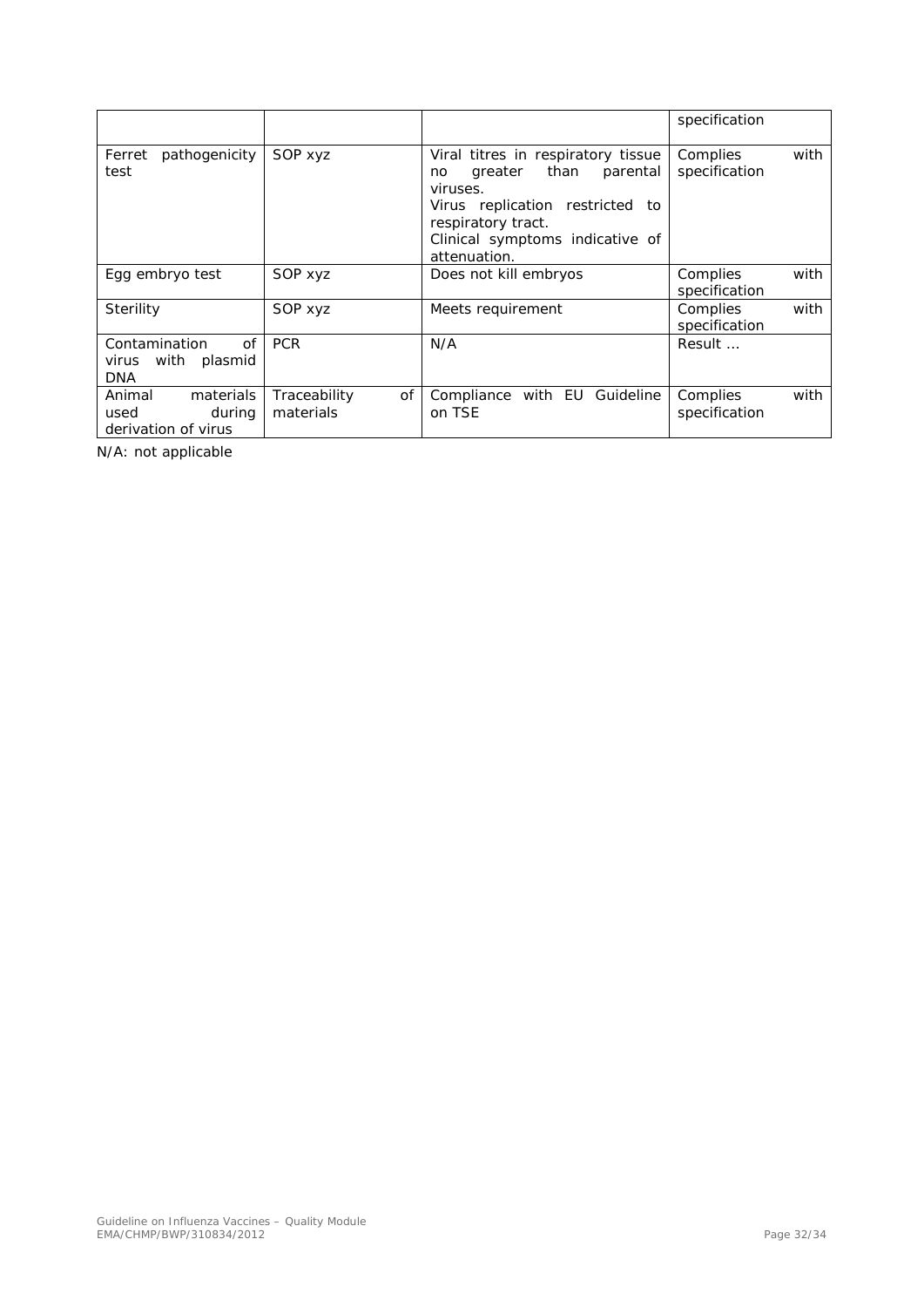## <span id="page-32-0"></span>**References**

<span id="page-32-1"></span>ł i European Pharmacopoiea Monograph 0153 Vaccines for human use

<span id="page-32-2"></span>ii European Pharmacopoiea Monograph 0158 Influenza Vaccine (Split Virion, Inactivated), Monograph 0869 Influenza Vaccine (Surface Antigen, Inactivated), Monograph 0159 Influenza Vaccine (Whole Virion, Inactivated), Monograph 2053 Influenza vaccine (surface antigen, inactivated, virosome)

<span id="page-32-3"></span>iii European Pharmacopoiea Monograph 2308 Influenza vaccine (whole virion, inactivated, prepared in cell cultures), Monograph 2149 Influenza vaccine (surface antigen, inactivated, prepared in cell cultures)

iv European Pharmacopoeia Monograph 50203 Cell Substrates for the Production of Vaccines for Human Use

v Q5D CPMP Note for Guidance on Quality of Biotechnological Products: Derivation and Characterisation of Cell Substrates used for the Production of Biotechnological/Biological Products (CPMP/ICH/294/95)

vi WHO Expert Committee on Biological Standardisation 1998. Requirements for the Use of Animal Cells as in vitro Substrates for the Production of Biologicals (Requirements for Biological Substances N° 50). WHO Technical Report Series 878

vii CPMP Note for Guidance on Virus Validation Studies. The Design, Contribution and Interpretation of Studies Validating the Inactivation and Removal of Viruses (CPMP/BWP/268/95)

viii Q5A (R1) Note for Guidance on Quality of Biotechnological Products: Viral safety evaluation of biotechnology products derived from cell lines of human or animal origin, (CPMP/ICH/295/95)

ix J. M., Dunleavy U., Newman R. W., Riley A. M., Robertson J. S. and Minor P. D. 1999. The influence of the host cell on standardisation of influenza vaccine potency. In "Inactivated Influenza Vaccines Prepared in Cell Culture". Eds. Brown F., Robertson J. S., Schild G. C. and Wood J. M. Dev. Biol. Stand. 98, Karger, Basel, pp183 – 188

x Guideline on Adjuvants in Vaccines for Human Use (EMEA/CHMP/VEG/134716/2004)

xi Q5C Note for Guidance on Quality of Biotechnological Products: Stability testing of biotechnological/biological products (CPMP/ICH/138/95)

xii http://www.who.int/influenza/vaccines/virus/characteristics\_virus\_vaccines/en/

xiii Update of WHO biosafety risk assessment and guidelines for the production and quality control of human influenza vaccines against avian influenza A(H7N9) virus. As of 23 May 2013 (replaces version of 10 May 2013).

xiv WHO biosafety risk assessment and guidelines for the production and quality control of human influenza pandemic vaccines. WHO Technical Report Series No 941, 2007 Annex 5

xv Note for Guidance on Minimising the Risk of Transmitting Animal Spongiform Encephalopathy Agents via Medicinal Products (EMEA/410/01 Rev. 3)

xvi Note for Guidance on Inclusion of Antioxidants and Antimicrobial Preservatives in Medicinal Products (CPMP/CVMP/QWP/115/95)

xvii Note for Guidance on in-use stability testing for human medicinal products (CPMP/QWP/2934/99)

xviii Note for guidance on maximum shelf-life for sterile products for human use after first opening or following reconstitution (CPMP/QWP/159/96 corr)

xix European Pharmacopoeia 2.6.18 Tests for neurovirulence of live virus vaccines

xx War, A.C. Neurovirulence of Influenza A virus. Journal of Neurovirology 1996, 2: 139-151